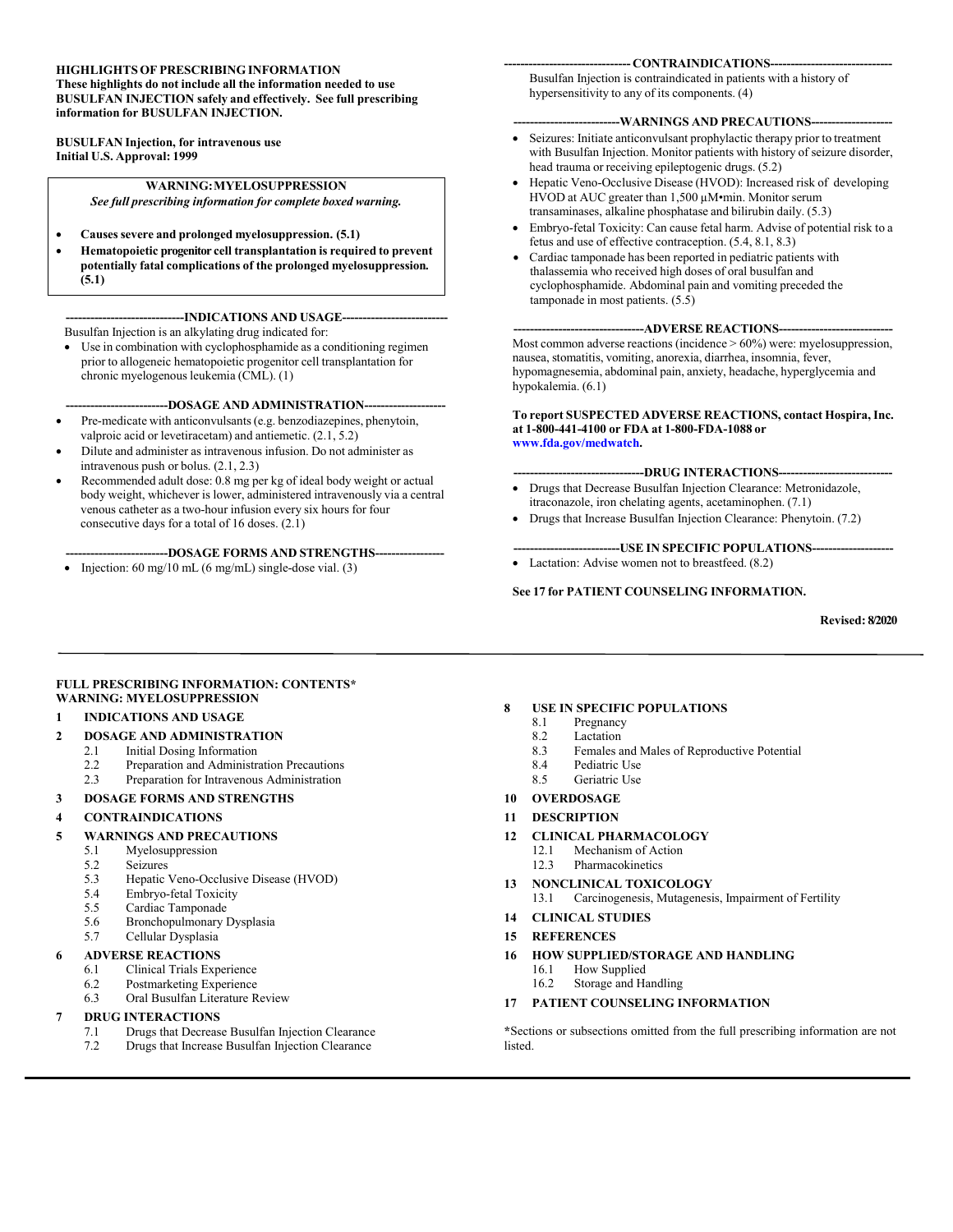### **FULL PRESCRIBING INFORMATION**

### **WARNING:MYELOSUPPRESSION**

**Busulfan Injection causes severe and prolonged myelosuppression at the recommended dosage. Hematopoietic progenitor cell transplantation is required to prevent potentially fatal complications of the prolonged myelosuppression** *[see Warnings and Precautions (5.1)].*

#### **1 INDICATIONS AND USAGE**

Busulfan Injection is indicated for use in combination with cyclophosphamide as a conditioning regimen prior to allogeneic hematopoietic progenitor cell transplantation for chronic myelogenous leukemia.

### **2 DOSAGE AND ADMINISTRATION**

#### **2.1 Initial Dosing Information**

- Administer Busulfan Injection in combination with cyclophosphamide as a conditioning regimen prior to bone marrow or peripheral blood progenitor cell replacement. For patients weighing more than 12 kg, the recommended doses are:
	- o Busulfan Injection 0.8 mg per kg (ideal body weight or actual body weight, whichever is lower) intravenously via a central venous catheter as a two-hour infusion every six hours for four consecutive days for a total of 16 doses (Days -7, -6, -5 and -4).
	- o Cyclophosphamide 60 mg per kg intravenously as a one-hour infusion on each of two days beginning no sooner than six hours following the 16<sup>th</sup> dose of Busulfan Injection (Days -3 and -2).
	- o Administer hematopoietic progenitor cells on Day 0.
- Premedicate patients with anticonvulsants (e.g., benzodiazepines, phenytoin, valproic acid or levetiracetam) to prevent seizures reported with the use of high dose Busulfan Injection. Administer anticonvulsants 12 hours prior to Busulfan Injection to 24 hours after the last dose of Busulfan Injection *[see Warnings and Precautions (5.2)]*.
- Administer antiemetics prior to the first dose of Busulfan Injection and continue on a fixed schedule through Busulfan Injection administration.
- Busulfan Injection clearance is best predicted when the Busulfan Injection dose is administered based on adjusted ideal body weight. Dosing Busulfan Injection based on actual body weight, ideal body weight or other factors can produce significant differences in Busulfan Injection clearance among lean, normal and obese patients.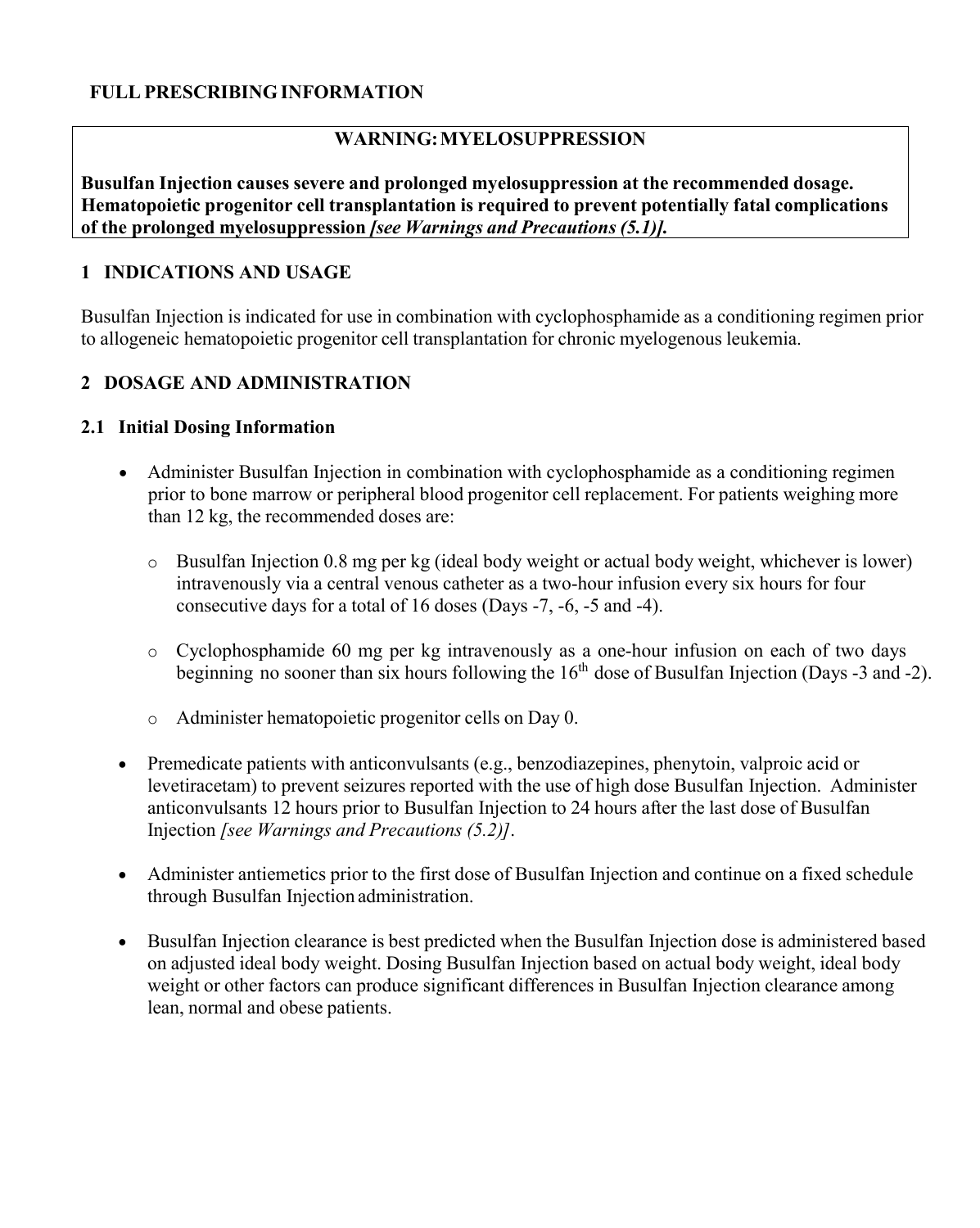$\circ$  Calculate ideal body weight (IBW) as follows (height in cm, and weight in kg):

Men: IBW (kg)= $50+0.91\times$  (height in cm -152)

Women: IBW  $(kg)=45+0.91\times$  (height in cm -152)

o For obese or severely obese patients, base Busulfan Injection dosing on adjusted ideal body weight (AIBW):

AIBW= IBW  $+0.25\times$  (actual weight -IBW).

# **2.2 Preparation and Administration Precautions**

Busulfan Injection is incompatible with polycarbonate. Do not use any infusion components (syringes, filter needles, intravenous tubing, etc.) containing polycarbonate with Busulfan Injection.

Use an administration set with minimal residual hold-up volume (2 mL to 5 mL) for product administration.

Busulfan Injection is a cytotoxic drug. Follow applicable special handling and disposal procedures. Skin reactions may occur with accidental exposure. Use gloves when preparing Busulfan Injection. If Busulfan Injection or diluted Busulfan Injection solution contacts the skin or mucosa, wash the skin or mucosa thoroughly with water.

Visually inspect parenteral drug products for particulate matter and discoloration prior to administration whenever the solution and container permit. Do not use if particulate matter is seen in the Busulfan Injection vial.

# **2.3 Preparation for Intravenous Administration**

Busulfan Injection must be diluted prior to intravenous infusion with either 0.9% Sodium Chloride Injection, USP (normal saline) or 5% Dextrose Injection, USP (D5W). The diluent quantity should be 10 times the volume of Busulfan Injection, so that the final concentration of busulfan is approximately 0.5 mg per mL. Calculation of the dose for a 70 kg patient would be performed as follows:

(70 kg patient)  $\times$  (0.8 mg per kg)  $\div$  (6 mg per mL) =9.3 mL Busulfan Injection (56 mg total dose).

To prepare the final solution for infusion, add 9.3 mL of Busulfan Injection to 93 mL of diluent (normal saline or D5W) as calculated below:

(9.3 mL Busulfan Injection)  $\times$  (10) =93 mL of either diluent plus the 9.3 mL of Busulfan Injection to yield a final concentration of busulfan of 0.54 mg per mL (9.3 mL  $\times$  6 mg per mL  $\div$  102.3 mL  $=0.54$  mg per mL).

All transfer procedures require strict adherence to aseptic techniques, preferably employing a vertical laminar flow safety hood while wearing gloves and protective clothing.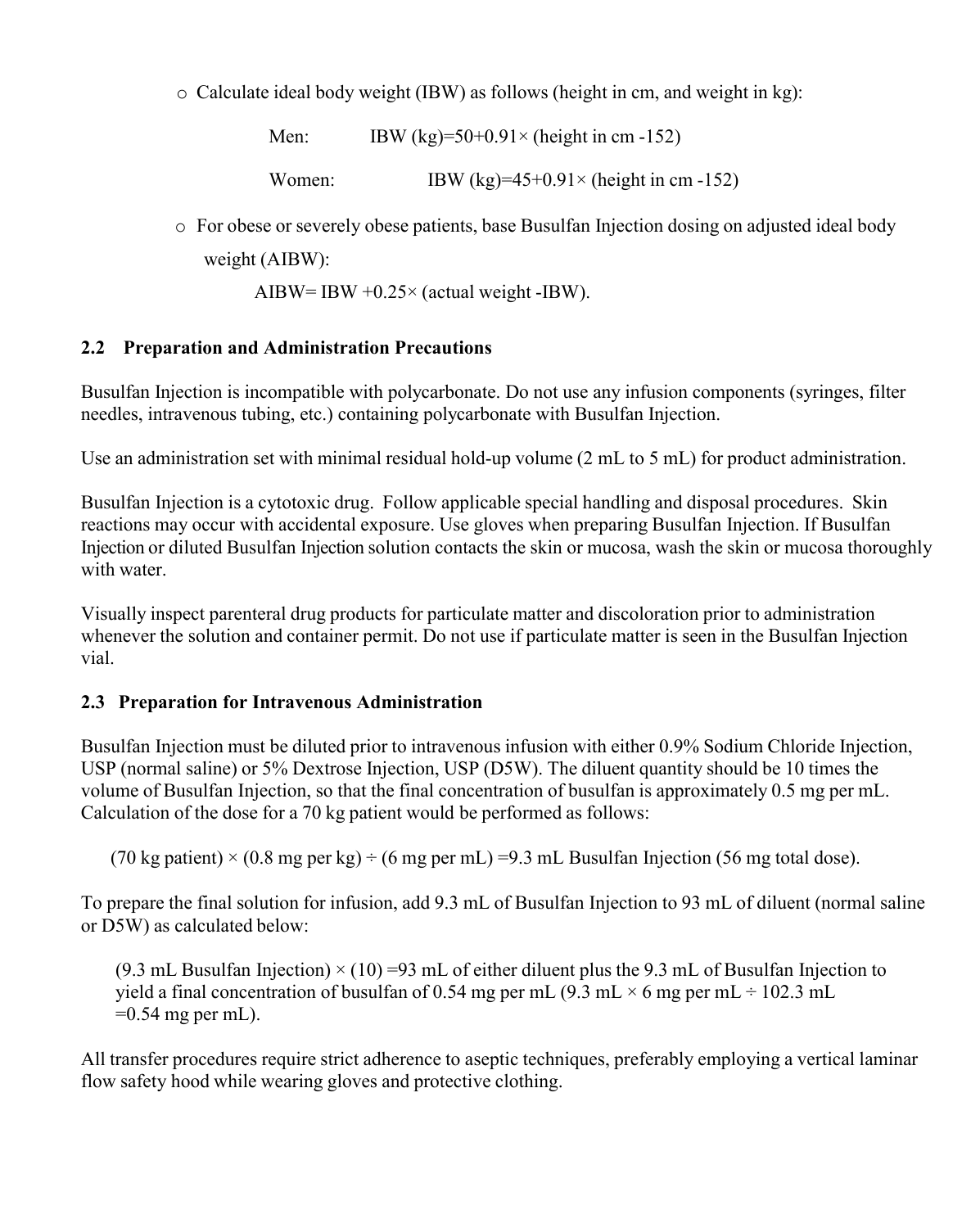Always add the Busulfan Injection to the diluent, not the diluent to the Busulfan Injection. Mix thoroughly by inverting several times. Discard unused portion.

Infusion pumps should be used to administer the diluted Busulfan Injection solution. Set the flow rate of the pump to deliver the entire prescribed Busulfan Injection dose over two hours. Prior to and following each infusion, flush the indwelling catheter line with approximately 5 mL of 0.9% Sodium Chloride Injection, USP or 5% Dextrose Injection, USP. DO NOT infuse concomitantly with another intravenous solution of unknown compatibility. WARNING: RAPID INFUSION OF BUSULFAN INJECTION HAS NOT BEEN TESTED AND IS NOT RECOMMENDED**.**

# **3 DOSAGE FORMS AND STRENGTHS**

Injection: 60 mg/10 mL (6 mg/mL) as a clear, colorless, sterile, solution in a single-dose vial for *intravenous use only*.

# **4 CONTRAINDICATIONS**

Busulfan Injection is contraindicated in patients with a history of hypersensitivity to any of its components.

# **5 WARNINGS AND PRECAUTIONS**

# **5.1 Myelosuppression**

The most frequent serious consequence of treatment with Busulfan Injection at the recommended dose and schedule is prolonged myelosuppression, occurring in all patients (100%). Severe granulocytopenia, thrombocytopenia, anemia, or any combination thereof may develop. Hematopoietic progenitor cell transplantation is required to prevent potentially fatal complications of the prolonged myelosuppression. Monitor complete blood counts, including white blood cell differentials, and quantitative platelet counts daily during treatment and until engraftment is demonstrated. Absolute neutrophil counts dropped below  $0.5 \times 10^9$ /L at a median of 4 days post-transplant in 100% of patients treated in the Busulfan Injection clinical trial. The absolute neutrophil count recovered at a median of 13 days following allogeneic transplantation when prophylactic filgrastim was used in the majority of patients. Thrombocytopenia (less than 25,000/mm<sup>3</sup> or requiring platelet transfusion) occurred at a median of 5 to 6 days in 98% of patients. Anemia (hemoglobin less than 8.0 g/dL) occurred in 69% of patients. Use antibiotic therapy and platelet and red blood cell support when medically indicated.

# **5.2 Seizures**

Seizures have been reported in patients receiving high-dose oral busulfan at doses producing plasma drug levels similar to those achieved following the recommended dosage of Busulfan Injection. Despite prophylactic therapy with phenytoin, one seizure (1/42 patients) was reported during an autologous transplantation clinical trial of Busulfan Injection. This episode occurred during the cyclophosphamide portion of the conditioning regimen, 36 hours after the last Busulfan Injection dose. Initiate phenytoin therapy or any other alternative anti-convulsant prophylactic therapy (e.g., benzodiazepines, valproic acid or levetiracetam) prior to Busulfan Injection treatment *[see Dosage and Administration (2.1)]*. Use caution when administering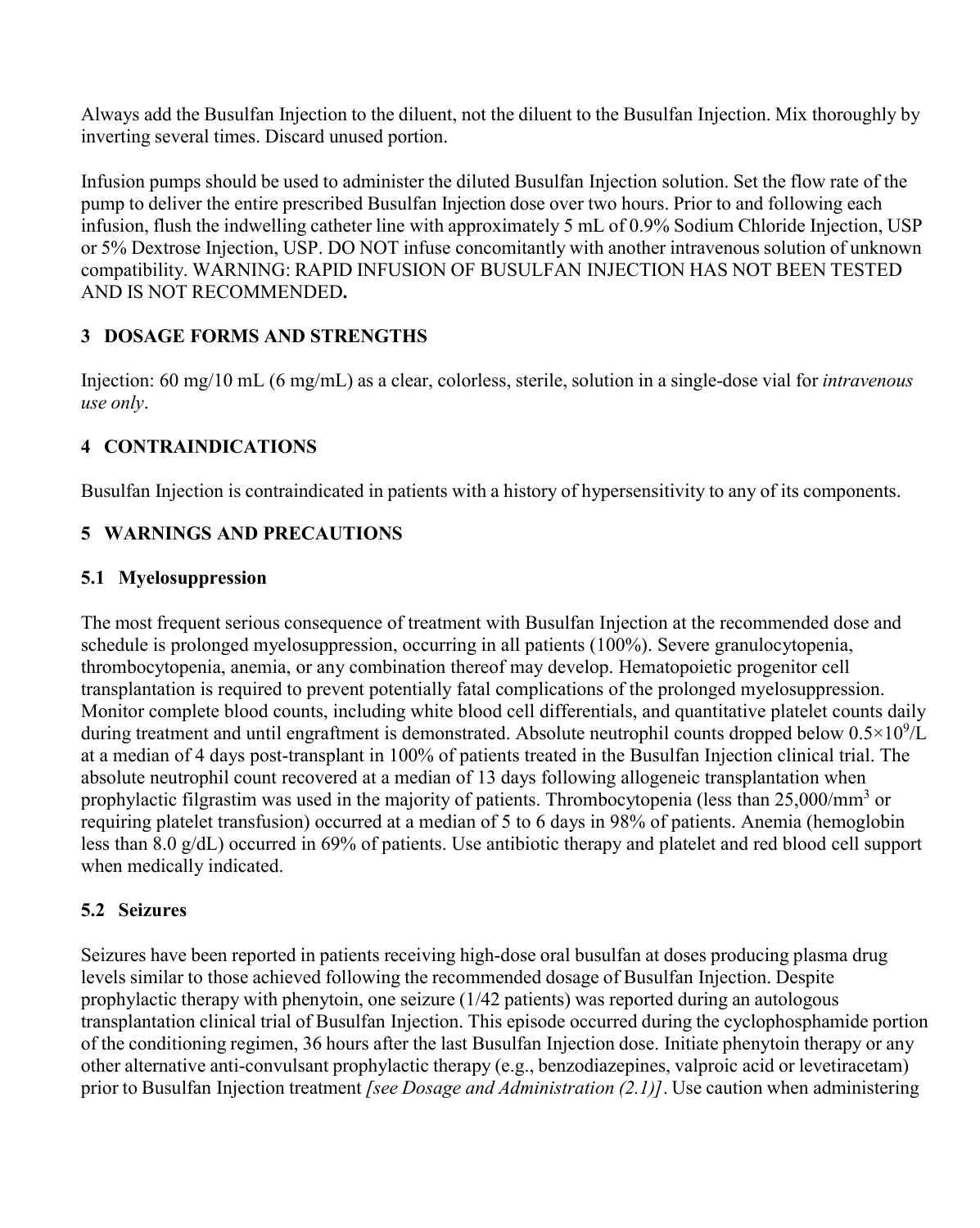the recommended dose of Busulfan Injection to patients with a history of a seizure disorder or head trauma or who are receiving other potentially epileptogenic drugs.

# **5.3 Hepatic Veno-Occlusive Disease (HVOD)**

Current literature suggests that high busulfan area under the plasma concentration verses time curve (AUC) values (greater than 1,500 µM·min) may be associated with an increased risk of developing HVOD. Patients who have received prior radiation therapy, greater than or equal to three cycles of chemotherapy, or a prior progenitor cell transplant may be at an increased risk of developing HVOD with the recommended Busulfan Injection dose and regimen. Based on clinical examination and laboratory findings, HVOD was diagnosed in 8% (5/61) of patients treated with Busulfan Injection in the setting of allogeneic transplantation, was fatal in 2/5 cases (40%), and yielded an overall mortality from HVOD in the entire study population of 2/61 (3%). Three of the five patients diagnosed with HVOD were retrospectively found to meet the Jones' criteria. The incidence of HVOD reported in the literature from the randomized, controlled trials was 7.7% to 12% *[see Clinical Studies (14)].* Monitor serum transaminases, alkaline phosphatase, and bilirubin daily through BMT Day +28 to detect hepatotoxicity, which may herald the onset of HVOD*.*

# **5.4 Embryo-fetal Toxicity**

Busulfan Injection can cause fetal harm when administered to a pregnant woman based on animal data. Busulfan was teratogenic in mice, rats, and rabbits. The solvent, DMA, may also cause fetal harm when administered to a pregnant woman based on findings in animals. Advise pregnant women of the potential risk to a fetus. Advise females and males of reproductive potential to use effective contraception during and after treatment with Busulfan Injection *[see Use in Specific Populations (8.1, 8.3)].*

# **5.5 Cardiac Tamponade**

Cardiac tamponade has been reported in pediatric patients with thalassemia (8/400 or 2% in one series) who received high doses of oral busulfan and cyclophosphamide as the preparatory regimen for hematopoietic progenitor cell transplantation. Six of the eight children died and two were saved by rapid pericardiocentesis. Abdominal pain and vomiting preceded the tamponade in most patients. Monitor for signs and symptoms, promptly evaluate and treat if cardiac tamponade is suspected.

# **5.6 Bronchopulmonary Dysplasia**

Bronchopulmonary dysplasia with pulmonary fibrosis is a rare but serious complication following chronic busulfan therapy. The average onset of symptoms is 4 years after therapy (range 4 months to 10 years)*.*

# **5.7 Cellular Dysplasia**

Busulfan Injection may cause cellular dysplasia in many organs. Cytologic abnormalities characterized by giant, hyperchromatic nuclei have been reported in lymph nodes, pancreas, thyroid, adrenal glands, liver, lungs and bone marrow. This cytologic dysplasia may be severe enough to cause difficulty in the interpretation of exfoliative cytologic examinations of the lungs, bladder, breast and the uterine cervix*.*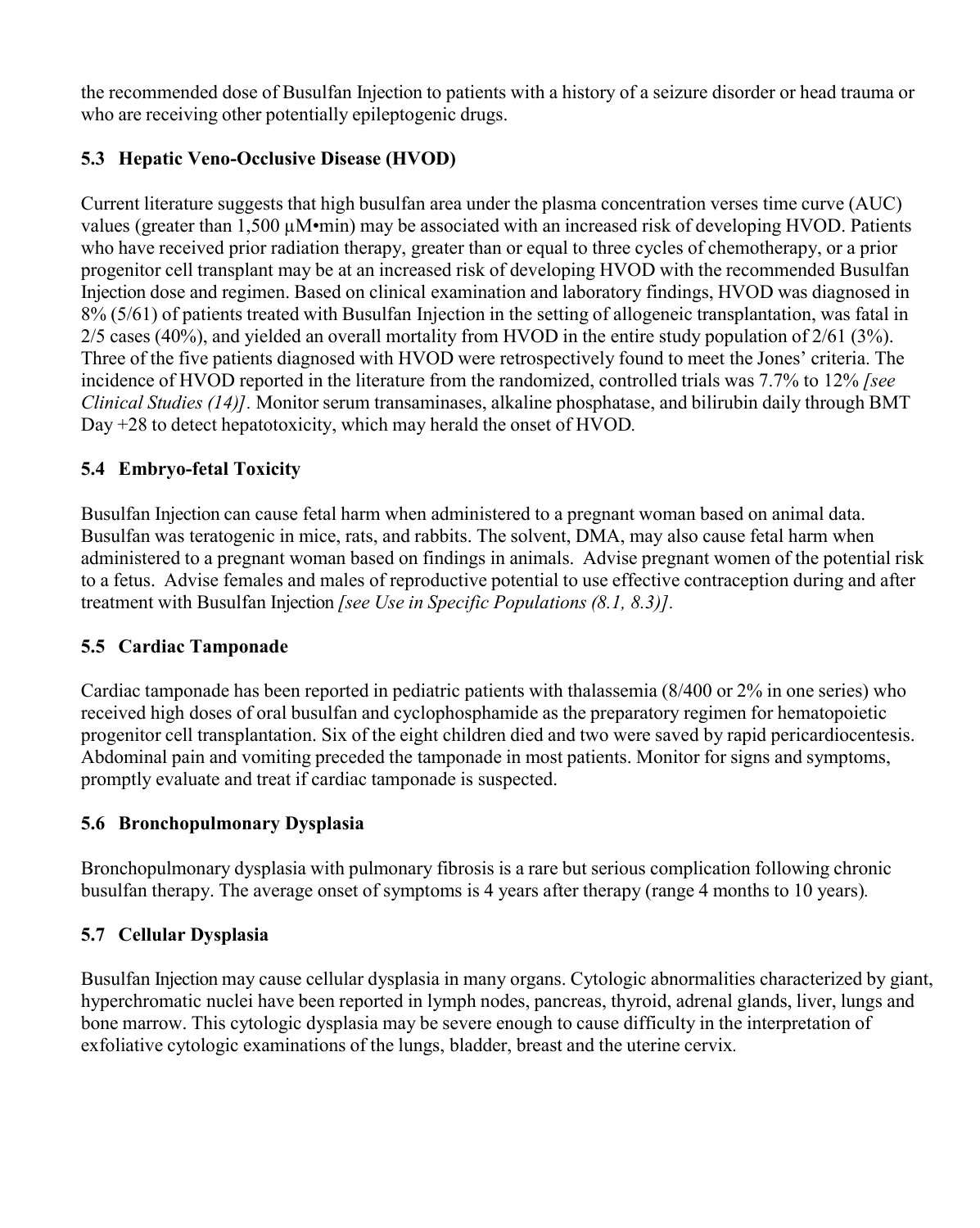# **6 ADVERSE REACTIONS**

The following adverse reactions are discussed in more detail in other sections of the labeling:

- Myelosuppression *[see Warnings and Precautions (5.1)]*
- Seizures *[see Warnings and Precautions (5.2)]*
- Hepatic Veno-Occlusive Disease (HVOD) *[see Warnings and Precautions (5.3)]*
- Embryo-fetal Toxicity *[see Warnings and Precautions (5.4)]*
- Cardiac Tamponade *[see Warnings and Precautions (5.5)]*
- Bronchopulmonary Dysplasia *[see Warnings and Precautions (5.6)]*
- Cellular Dysplasia *[see Warnings and Precautions (5.7)]*

# **6.1 Clinical Trials Experience**

Because clinical trials are conducted under widely varying conditions, adverse reaction rates observed in the clinical trials of a drug cannot be directly compared to rates in the clinical trials of another drug and may not reflect the rates observed in practice.

Adverse reaction information is primarily derived from the clinical study (N=61) of Busulfan Injection and the data obtained for high-dose oral busulfan conditioning in the setting of randomized, controlled trials identified through a literature review.

In the Busulfan Injection allogeneic stem cell transplantation clinical trial, all patients were treated with Busulfan Injection 0.8 mg per kg as a two-hour infusion every six hours for 16 doses over four days, combined with cyclophosphamide 60 mg per kg  $\times$  2 days. Ninety-three percent (93%) of evaluable patients receiving this dose of Busulfan Injection maintained an AUC less than 1,500 µM•min for dose 9, which has generally been considered the level that minimizes the risk of HVOD.

Table 1 lists the non-hematologic adverse reactions events through Bone Marrow Transplantation (BMT) Day+28 at a rate greater than or equal to 20% in patients treated with Busulfan Injection prior to allogeneic hematopoietic cell transplantation.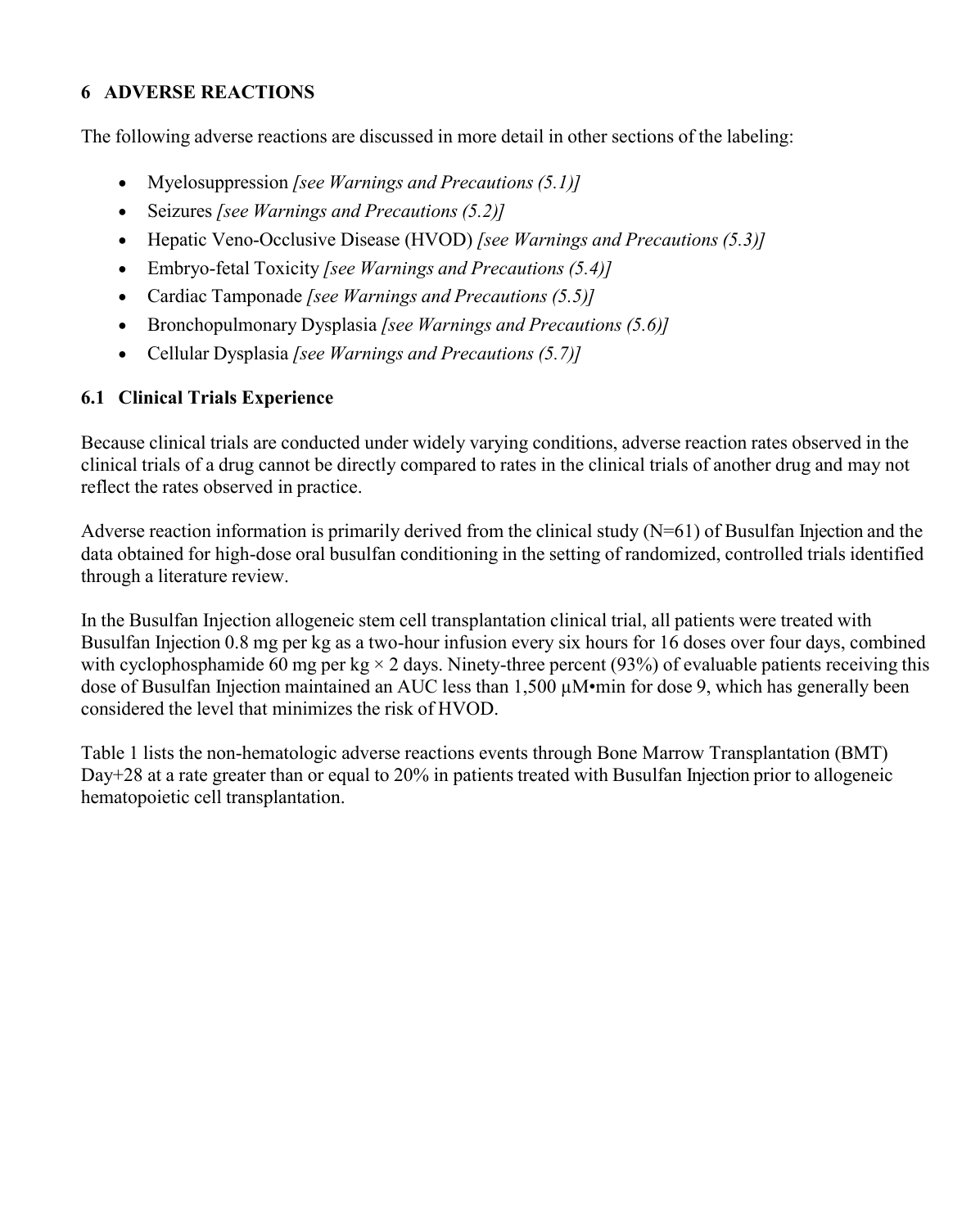#### **Table 1: Summary of the Incidence (greater than or equal to 20%) of Non-Hematologic Adverse Reactions through BMT Day +28 in Patients who Received Busulfan Injection Prior to Allogeneic Hematopoietic Progenitor Cell Transplantation**

| Non-Hematological Adverse Reactions <sup>1</sup> | <b>Percent Incidence</b> |
|--------------------------------------------------|--------------------------|
| <b>BODY AS A WHOLE</b>                           |                          |
| Fever                                            | 80                       |
| Headache                                         | 69                       |
| Asthenia                                         | 51                       |
| Chills                                           | 46                       |
| Pain                                             | 44                       |
| Edema General                                    | 28                       |
| Allergic Reaction                                | 26                       |
| <b>Chest Pain</b>                                | 26                       |
| Inflammation at Injection Site                   | 25                       |
| <b>Back Pain</b>                                 | 23                       |
| <b>CARDIOVASCULAR SYSTEM</b>                     |                          |
| Tachycardia                                      | 44                       |
| Hypertension                                     | 36                       |
| Thrombosis                                       | 33                       |
| Vasodilation                                     | 25                       |
| <b>DIGESTIVE SYSTEM</b>                          |                          |
| Nausea                                           | 98                       |
| Stomatitis (Mucositis)                           | 97                       |
| Vomiting                                         | 95                       |
| Anorexia                                         | 85                       |
| Diarrhea                                         | 84                       |
| Abdominal Pain                                   | 72                       |
| Dyspepsia                                        | 44                       |
| Constipation                                     | 38                       |
| Dry Mouth                                        | 26                       |
| <b>Rectal Disorder</b>                           | 25                       |
| <b>Abdominal Enlargement</b>                     | 23                       |
| METABOLIC AND NUTRITIONAL SYSTEM                 |                          |
| Hypomagnesemia                                   | 77                       |
| Hyperglycemia                                    | 66                       |
| Hypokalemia                                      | 64                       |
| Hypocalcemia                                     | 49                       |
| Hyperbilirubinemia                               | 49                       |
| Edema                                            | 36                       |
| <b>SGPT</b> Elevation                            | 31                       |
| <b>Creatinine Increased</b>                      | 21                       |
| NERVOUS SYSTEM                                   |                          |
| Insomnia                                         | 84                       |
| Anxiety                                          | 72                       |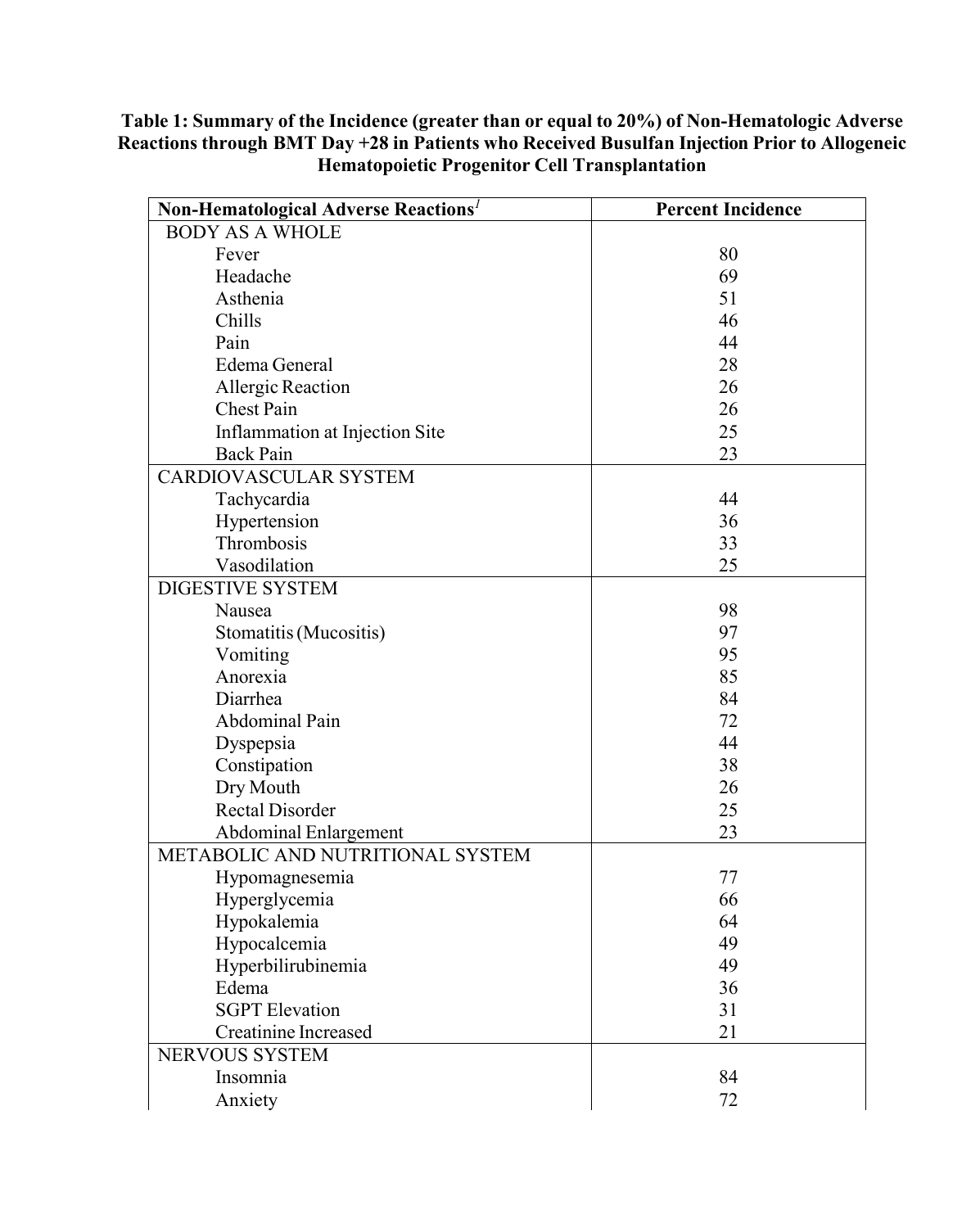| Non-Hematological Adverse Reactions <sup>1</sup> | <b>Percent Incidence</b> |  |  |
|--------------------------------------------------|--------------------------|--|--|
| <b>Dizziness</b>                                 | 30                       |  |  |
| Depression                                       | 23                       |  |  |
| <b>RESPIRATORY SYSTEM</b>                        |                          |  |  |
| Rhinitis                                         | 44                       |  |  |
| Lung Disorder                                    | 34                       |  |  |
| Cough                                            | 28                       |  |  |
| Epistaxis                                        | 25                       |  |  |
| Dyspnea                                          | 25                       |  |  |
| <b>SKIN AND APPENDAGES</b>                       |                          |  |  |
| Rash                                             | 57                       |  |  |
| Pruritus                                         | 28                       |  |  |

1. Includes all reported adverse reactions regardless of severity (toxicity grades 1-4)

### *Additional Adverse Reactions by Body System*

**Hematologic:** Prolonged prothrombin time

**Gastrointestinal:** Esophagitis, ileus, hematemesis, pancreatitis, rectal discomfort

**Hepatic:** Alkaline phosphatase increases, jaundice, hepatomegaly

**Graft-versus-host disease:** Graft-versus-host disease. There were 3 deaths (5%) attributed to GVHD.

**Edema:** Hypervolemia, or documented weight increase

**Infection:** Infection, pneumonia (fatal in one patient and life-threatening in 3% of patients)

**Cardiovascular:** Arrhythmia, atrial fibrillation, ventricular extrasystoles, third degree heart block, thrombosis (all episodes were associated with the central venous catheter), hypotension, flushing and hot flashes, cardiomegaly, ECG abnormality, left-sided heart failure, and pericardial effusion

**Pulmonary***:* Hyperventilation, alveolar hemorrhage (fatal in 3%), pharyngitis, hiccup, asthma, atelectasis, pleural effusion, hypoxia, hemoptysis, sinusitis, and interstitial fibrosis (fatal in a single case)

**Neurologic:** Cerebral hemorrhage, coma, delirium, agitation, encephalopathy, confusion, hallucinations, lethargy, somnolence

**Renal:** BUN increased, dysuria, oliguria, hematuria, hemorrhagic cystitis

**Skin:** Alopecia, vesicular rash, maculopapular rash, vesiculo-bullous rash, exfoliative dermatitis, erythema nodosum, acne, skin discoloration

**Metabolic:** Hypophosphatemia, hyponatremia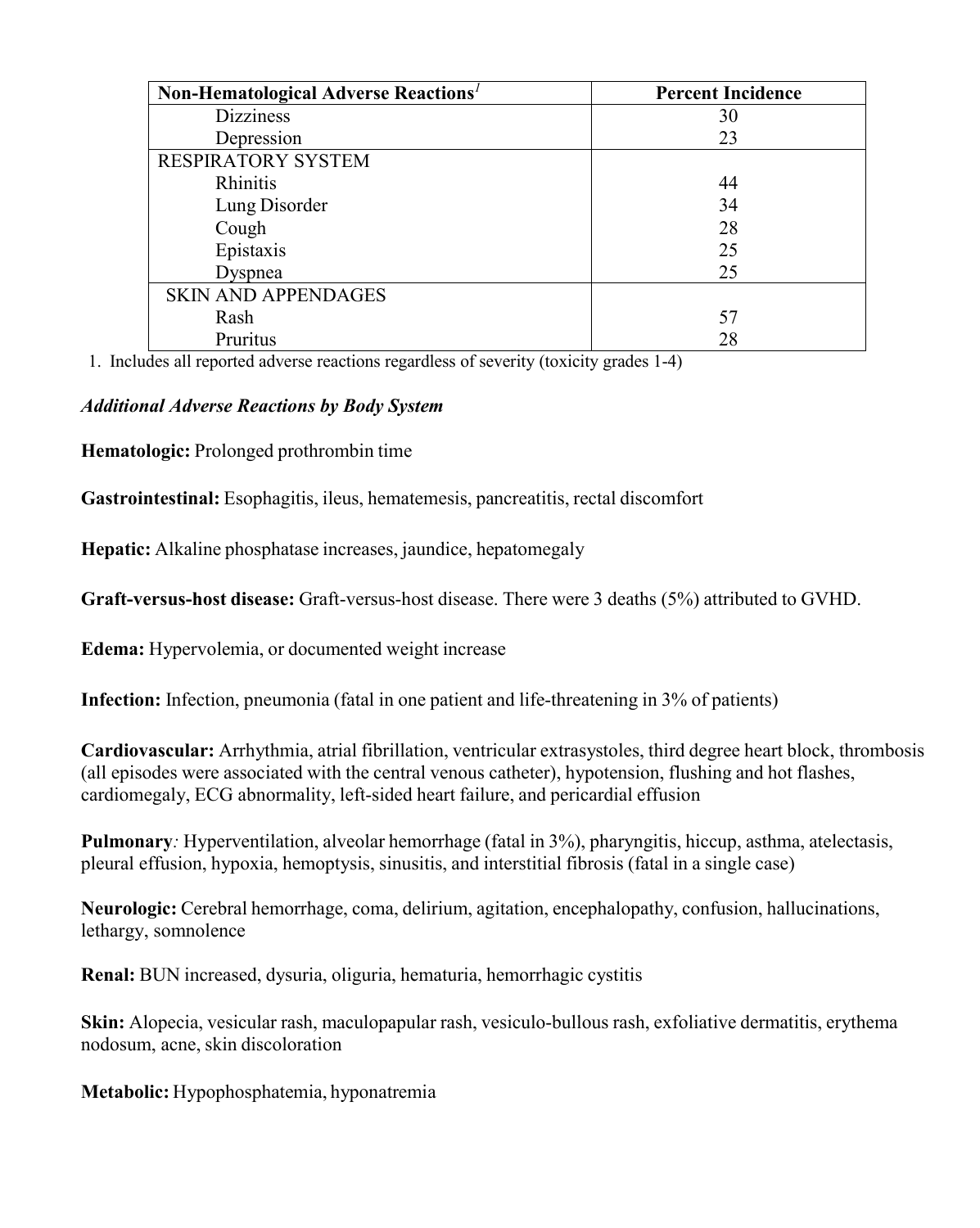**Other Events:** Injection site pain, myalgia, arthralgia, ear disorder

# **6.2 Postmarketing Experience**

Because these reactions are reported voluntarily from a population of uncertain size, it is not always possible to reliably estimate their frequency or establish a causal relationship to drug exposure. The following adverse reactions have been identified during post-approval use of Busulfan Injection:

*Blood and Lymphatic System Disorders*: febrile neutropenia

*Gastrointestinal Disorders*: tooth hypoplasia

*Metabolism and Nutrition Disorders*: tumor lysis syndrome

*Vascular Disorders*: thrombotic microangiopathy (TMA)

*Infections and Infestations*: severe bacterial, viral (e.g., cytomegalovirus viremia) and fungal infections; and sepsis.

# **6.3 Oral Busulfan Literature Review**

A literature review identified four randomized, controlled trials that evaluated a high-dose oral busulfan-containing conditioning regimen for allogeneic bone marrow transplantation in the setting of CML *[see Clinical Studies (14)]*. The safety outcomes reported in those trials are summarized in Table 2 below for a mixed population of hematological malignancies (AML, CML, and ALL).

### **Table 2**: **Summary of safety analyses from the randomized, controlled trials utilizing a high dose oral busulfan-containing conditioning regimen that were identified in a literature review.**

|                                            | <b>Clift</b>             |                                                        |                                                                                                           |                         |           |  |  |
|--------------------------------------------|--------------------------|--------------------------------------------------------|-----------------------------------------------------------------------------------------------------------|-------------------------|-----------|--|--|
|                                            | <b>CML Chronic Phase</b> |                                                        |                                                                                                           |                         |           |  |  |
| TRM <sup>1</sup>                           | VOD <sup>2</sup>         | $GVHD^3$                                               | Pulmonary                                                                                                 | Hemorrhagic<br>Cystitis | Seizure   |  |  |
| Death<br>$\leq 100d$<br>$=4.1\%$<br>(3/73) | No Report                | Acute≥Grade 2<br>$=35\%$<br>Chronic= $41\%$<br>(30/73) | 1 death from<br>Idiopathic<br>Interstitial<br>Pneumonitis<br>And<br>1 death from<br>Pulmonary<br>Fibrosis | No Report               | No Report |  |  |
| <b>Devergie</b>                            |                          |                                                        |                                                                                                           |                         |           |  |  |
| <b>CML Chronic Phase</b>                   |                          |                                                        |                                                                                                           |                         |           |  |  |
| <b>TRM</b>                                 | <b>VOD</b>               | <b>GVHD</b>                                            | Pulmonary                                                                                                 | Hemorrhagic<br>Cystitis | Seizure   |  |  |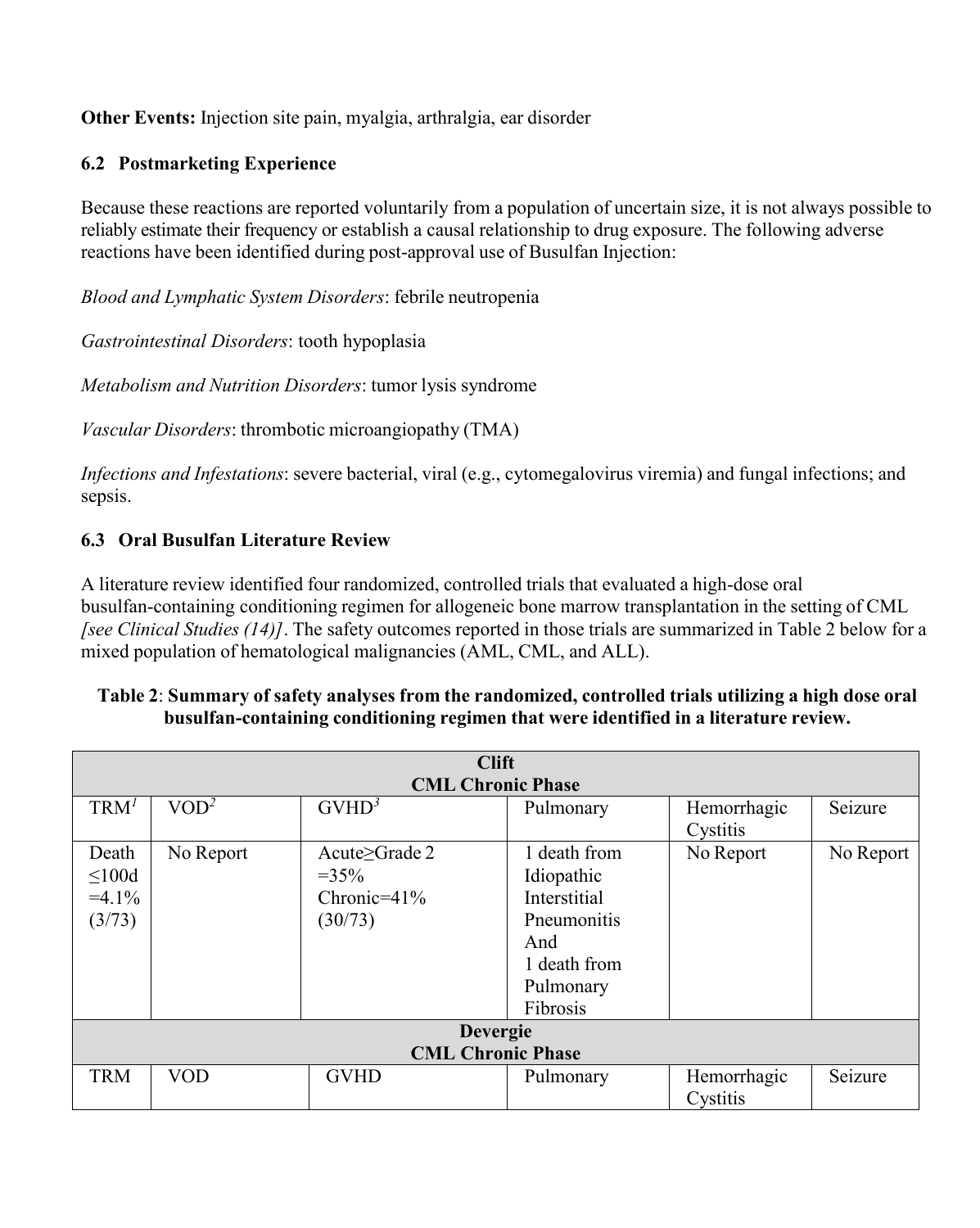| 38%            | $7.7\%$ (5/65)  | Acute $\geq$ Grade 2 | Interstitial     | $10.8\% (7/65)$ | No report |  |
|----------------|-----------------|----------------------|------------------|-----------------|-----------|--|
|                | Deaths= $4.6\%$ | $=41\%$              | Pneumonitis=     |                 |           |  |
|                | (3/65)          | (24/59 at risk)      | $16.9\% (11/65)$ |                 |           |  |
|                |                 | <b>Ringden</b>       |                  |                 |           |  |
|                |                 |                      |                  |                 |           |  |
|                |                 | CML, AML, ALL        |                  |                 |           |  |
| <b>TRM</b>     | <b>VOD</b>      | <b>GVHD</b>          | Pulmonary        | Hemorrhagic     | Seizure   |  |
|                |                 |                      |                  | Cystitis        |           |  |
| 28%            | 12%             | Acute $\geq$ Grade 2 | Interstitial     | 24%             | 6%        |  |
|                |                 | $GVHD=26\%$          | Pneumonitis      |                 |           |  |
|                |                 | Chronic GVHD         | $=14\%$          |                 |           |  |
|                |                 | $=45%$               |                  |                 |           |  |
|                |                 |                      |                  |                 |           |  |
| <b>Blume</b>   |                 |                      |                  |                 |           |  |
| CML, AML, ALL  |                 |                      |                  |                 |           |  |
| <b>TRM</b>     | <b>VOD</b>      | <b>GVHD</b>          | Pulmonary        | Hemorrhagic     | Seizure   |  |
|                |                 |                      |                  | Cystitis        |           |  |
| N <sub>o</sub> | Deaths $=4.9\%$ | Acute≥Grade 2        | No Report        | No Report       | No Report |  |
| Report         |                 | $GVHD=22\%$          |                  |                 |           |  |
|                |                 | $(13/58$ at risk)    |                  |                 |           |  |
|                |                 |                      |                  |                 |           |  |
|                |                 | Chronic GVHD         |                  |                 |           |  |
|                |                 | $=31\%$              |                  |                 |           |  |
|                |                 | $(14/45$ at risk)    |                  |                 |           |  |

1. TRM = Transplantation Related Mortality

2. VOD = Veno-Occlusive Disease of the liver

3. GVHD = Graft versus Host Disease

# **7 DRUG INTERACTIONS**

# **7.1 Drugs that Decrease Busulfan Injection Clearance**

Itraconazole decreases busulfan clearance by up to 25%. Metronidazole decreases the clearance of busulfan to a greater extent than does itraconazole; metronidazole coadministration has been associated with increased busulfan toxicity. Fluconazole (200 mg) has been used with Busulfan Injection.

Decreased clearance of busulfan was observed with concomitant use with deferasirox. The mechanism of this interaction is not fully elucidated. Discontinue iron chelating agents well in advance of administration of Busulfan Injection to avoid increased exposure to busulfan.

Because busulfan is eliminated from the body via conjugation with glutathione, use of acetaminophen prior to (less than 72 hours) or concurrent with Busulfan Injection may result in reduced busulfan clearance based upon the known property of acetaminophen to decrease glutathione levels in the blood and tissues.

# **7.2 Drugs that Increase Busulfan Injection Clearance**

Phenytoin increases the clearance of busulfan by 15% or more, possibly due to the induction of glutathione-S-transferase. Since the pharmacokinetics of Busulfan Injection were studied in patients treated with phenytoin, the clearance of Busulfan Injection at the recommended dose may be lower and exposure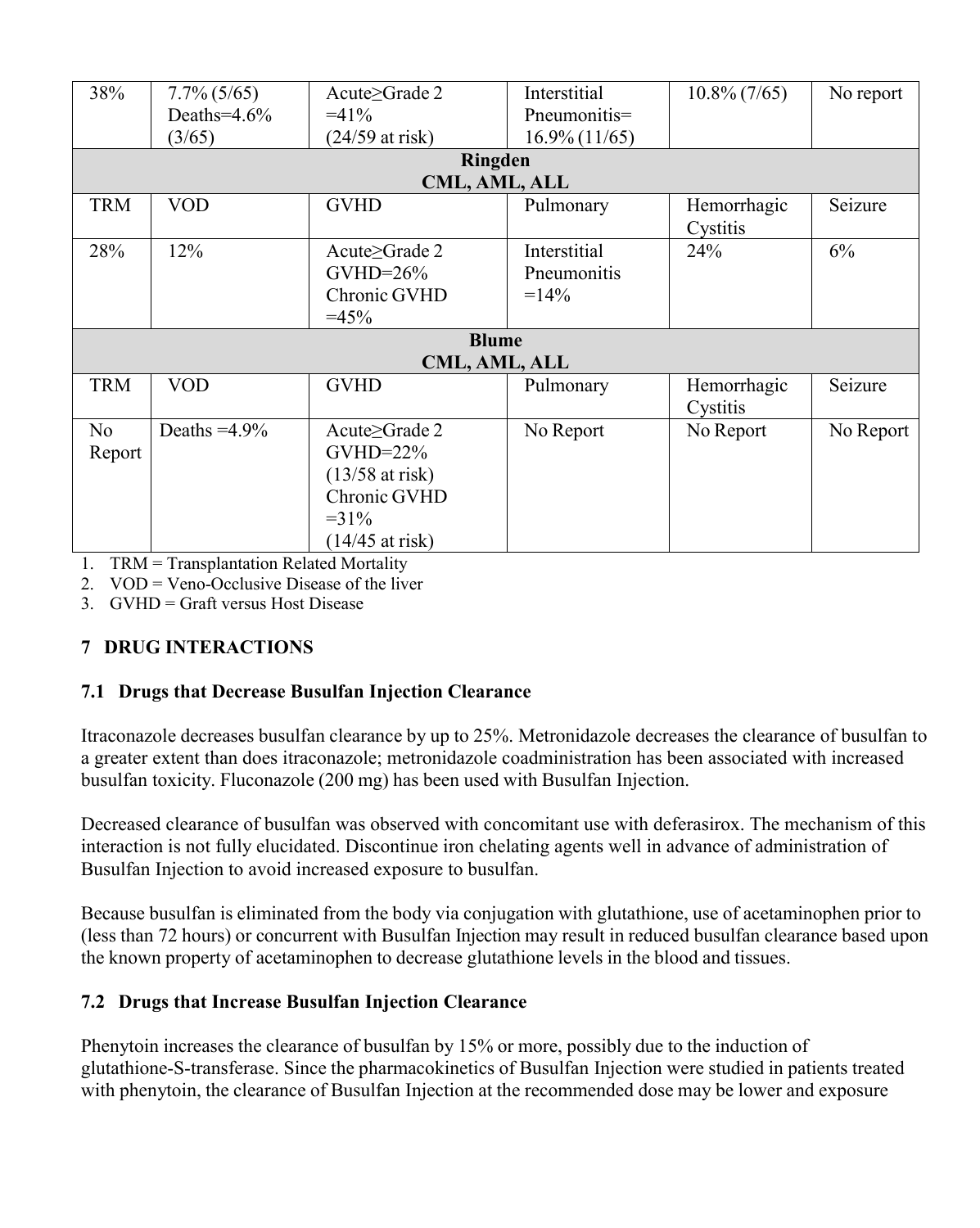(AUC) higher in patients not treated with phenytoin.

# **8 USE IN SPECIFIC POPULATIONS**

# **8.1 Pregnancy**

# *Risk Summary*

Busulfan Injection can cause fetal harm when administered to a pregnant woman based on animal data. Busulfan was teratogenic in mice, rats, and rabbits following administration during organogenesis. The solvent, DMA, may also cause fetal harm when administered to a pregnant woman. In rats, DMA doses of approximately 40% of the daily dose of DMA in the Busulfan Injection dose on a mg/m<sup>2</sup> basis given during organogenesis caused significant developmental anomalies (*see Data)*. There are no available human data informing the drug-associated risk. Advise pregnant women of the potential risk to a fetus.

The background risk of major birth defects and miscarriage for the indicated populations are unknown. However, the background risk in the U.S. general population of major birth defects is 2 to 4% and of miscarriage is 15 to 20% of clinically recognized pregnancies.

# *Animal Data*

Following administration during organogenesis in animals, busulfan caused malformations and anomalies, including significant alterations in the musculoskeletal system, body weight gain, and size. In pregnant rats, busulfan produced sterility in both male and female offspring due to the absence of germinal cells in the testes and ovaries. The solvent, N,N-dimethylacetamide (DMA), administered to rats at doses of 400 mg/kg/day (about 40% of the daily dose of DMA in the Busulfan Injection dose on a mg/m<sup>2</sup> basis) during organogenesis caused significant developmental anomalies. The most striking abnormalities included anasarca, cleft palate, vertebral anomalies, rib anomalies, and serious anomalies of the vessels of the heart.

# **8.2 Lactation**

# *Risk Summary*

It is not known whether busulfan is present in human milk. Because many drugs are excreted in human milk and because of the potential for tumorigenicity shown for busulfan in human and animal studies, discontinue breastfeeding during treatment with Busulfan Injection.

# **8.3 Females and Males of Reproductive Potential**

# *Contraception*

# Females

Busulfan Injection can cause fetal harm when administered to a pregnant woman *[see Use in Specific Populations (8.1)]*. Advise females of reproductive potential to use effective contraception during treatment with Busulfan Injection and for 6 months following cessation of therapy.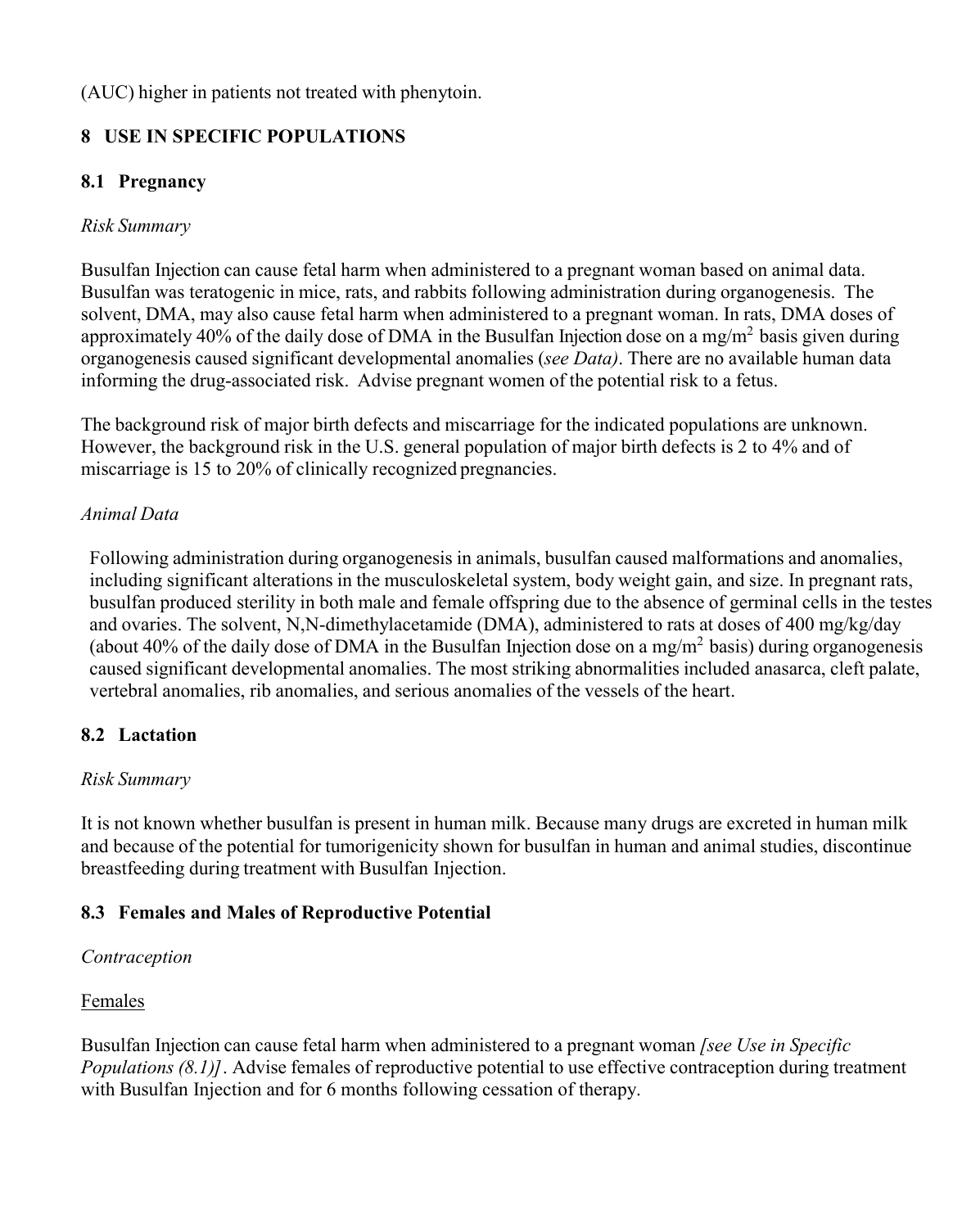# Males

Busulfan Injection may damage spermatozoa and testicular tissue, resulting in possible genetic fetal abnormalities. Males with female sexual partners of reproductive potential should use effective contraception during treatment with Busulfan Injection and for 3 months after cessation of therapy *[see Nonclinical Toxicology (13.1)].*

### *Infertility*

# Females

Ovarian suppression and amenorrhea commonly occur in premenopausal women undergoing chronic, low-dose busulfan therapy for chronic myelogenous leukemia. Busulfan Injection may cause temporary or permanent infertility in prepubertal girls or in females of child-bearing potential treated with high-dose Busulfan Injection in the conditioning regimen prior to allogeneic hematopoietic progenitor cell transplantation.

# Males

Sterility, azoospermia, and testicular atrophy have been reported in male patients.

# **8.4 Pediatric Use**

The effectiveness of Busulfan Injection in the treatment of CML has not been specifically studied in pediatric patients. An open-label, uncontrolled study evaluated the pharmacokinetics of Busulfan Injection in 24 pediatric patients receiving busulfan as part of a conditioning regimen administered prior to hematopoietic progenitor cell transplantation for a variety of malignant hematologic ( $N=15$ ) or non-malignant diseases ( $N=9$ ). Patients ranged in age from 5 months to 16 years (median 3 years). Busulfan Injection dosing was targeted to achieve an area under the plasma concentration curve (AUC) of 900-1350 µM•min with an initial dose of 0.8 mg per kg or 1.0 mg per kg (based on Actual Body Weight (ABW)) if the patient was greater than 4 or less than or equal to 4 years, respectively. The dose was adjusted based on plasma concentration after completion of dose 1.

Patients received Busulfan Injection doses every six hours as a two-hour infusion over four days for a total of 16 doses, followed by cyclophosphamide 50 mg per kg once daily for four days. After one rest day, hematopoietic progenitor cells were infused. All patients received phenytoin as seizure prophylaxis. The target AUC (900-1350±5% µM•min) for Busulfan Injection was achieved at dose 1 in 71% (17/24) of patients. Steady state pharmacokinetic testing was performed at dose 9 and 13. Busulfan Injection levels were within the target range for 21 of 23 evaluable patients.

All 24 patients experienced neutropenia (absolute neutrophil count (ANC) less than  $0.5 \times 10^9$ /L) and thrombocytopenia (platelet transfusions or platelet count less than 20,000/mm<sup>3</sup>). Seventy-nine percent (19/24) of patients experienced lymphopenia (absolute lymphocyte count less than  $0.1 \times 10^9$ ). In 23 patients, the ANC recovered to greater than  $0.5 \times 10^9$ /L (median time to recovery = BMT day +13; range = BMT day +9 to +22). One patient who died on day +20 had not recovered to an ANC  $>0.5\times10^9$ /L.

Four (17%) patients died during the study. Two patients died within 28 days of transplant; one with pneumonia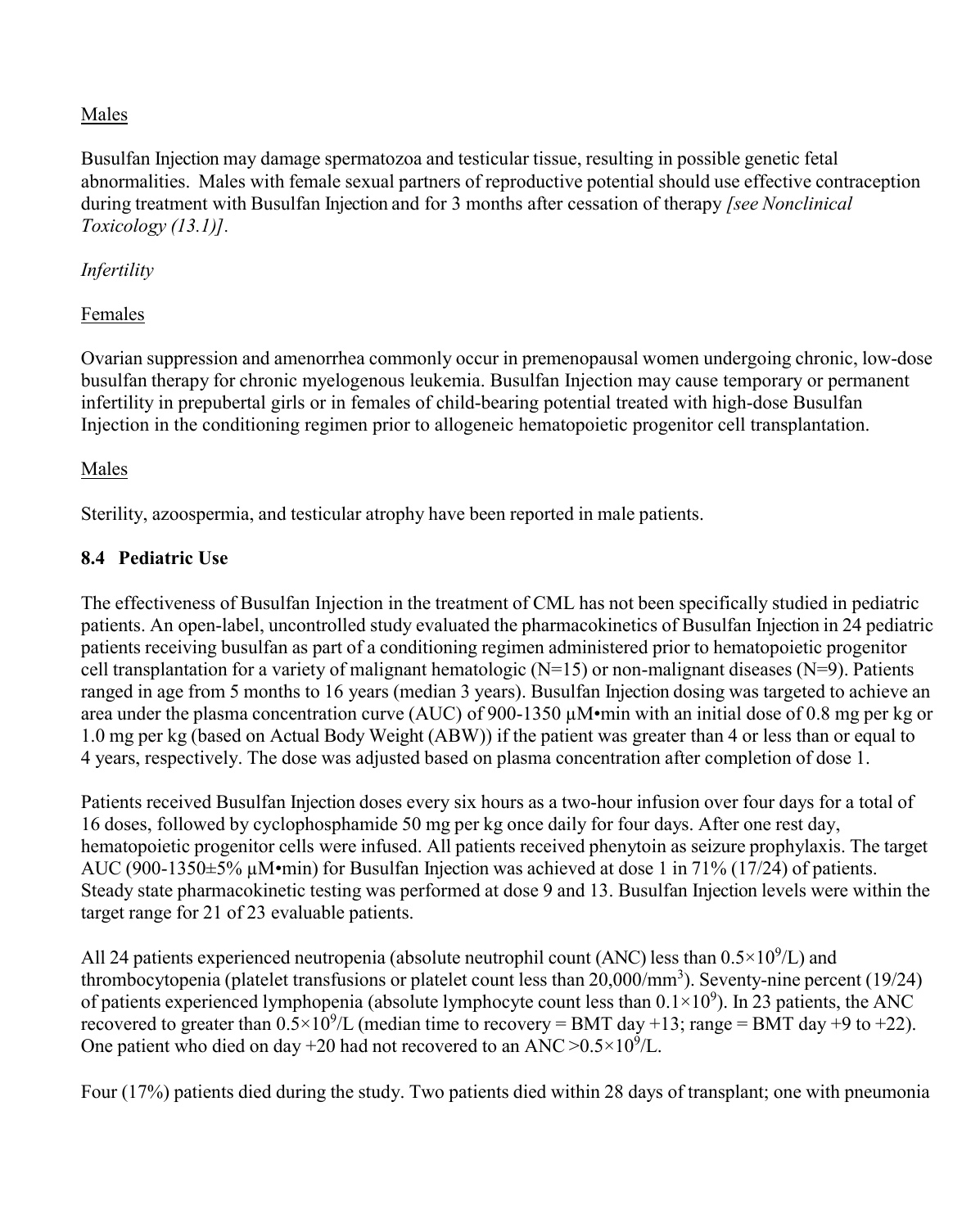and capillary leak syndrome, and the other with pneumonia and veno-occlusive disease. Two patients died prior to day 100; one due to progressive disease and one due to multi-organ failure.

Adverse reactions were reported in all 24 patients during the study period (BMT day -10 through BMT day +28) or post-study surveillance period (day +29 through +100). These included vomiting (100%), nausea (83%), stomatitis (79%), HVOD (21%), graft-versus host disease (GVHD) (25%), and pneumonia (21%).

Based on the results of this 24-patient clinical trial, a suggested dosing regimen of Busulfan Injection in pediatric patients is shown in the following dosing nomogram:

| $D$ usunan mjecuon $D$ osm $\epsilon$ 1 (omogram |                                  |
|--------------------------------------------------|----------------------------------|
| Patient's Actual Body Weight (ABW)               | <b>Busulfan Injection Dosage</b> |
| less than or equal to 12 kgs                     | $1.1$ (mg per kg)                |
| greater than 12 kgs                              | $0.8$ (mg per kg)                |

# **Busulfan Injection Dosing Nomogram**

Simulations based on a pediatric population pharmacokinetic model indicate that approximately 60% of pediatric patients will achieve a target Busulfan Injection exposure (AUC) between 900 to 1350 µM•min with the first dose of Busulfan Injection using this dosing nomogram. Therapeutic drug monitoring and dose adjustment following the first dose of Busulfan Injection is recommended.

# **Dose Adjustment Based on Therapeutic Drug Monitoring**

Instructions for measuring the AUC of busulfan at dose 1 (see **Blood Sample Collection for AUC Determination**) and the formula for adjustment of subsequent doses to achieve the desired target AUC (1125 µM•min), are provided below.

Adjusted dose (mg) = Actual Dose (mg)  $\times$  Target AUC ( $\mu$ M•min)/Actual AUC ( $\mu$ M•min)

For example, if a patient received a dose of 11 mg busulfan and if the corresponding AUC measured was 800 µM•min, for a target AUC of 1125 µM•min, the target mg dose would be:

Mg dose =11 mg  $\times$  1125 µM•min /800 µM•min =15.5 mg

Busulfan Injection dose adjustment may be made using this formula and instructions below.

# **Blood Sample Collection for AUC Determination**

Calculate the AUC  $(\mu M \cdot min)$  based on blood samples collected at the following time points:

For dose 1:2 hr (end of infusion), 4 hr and 6 hr (immediately prior to the next scheduled Busulfan Injection administration). Actual sampling times should be recorded.

For doses other than dose 1: Pre-infusion (baseline), 2 hr (end of infusion), 4 hr and 6 hr (immediately prior to the next scheduled Busulfan Injection administration).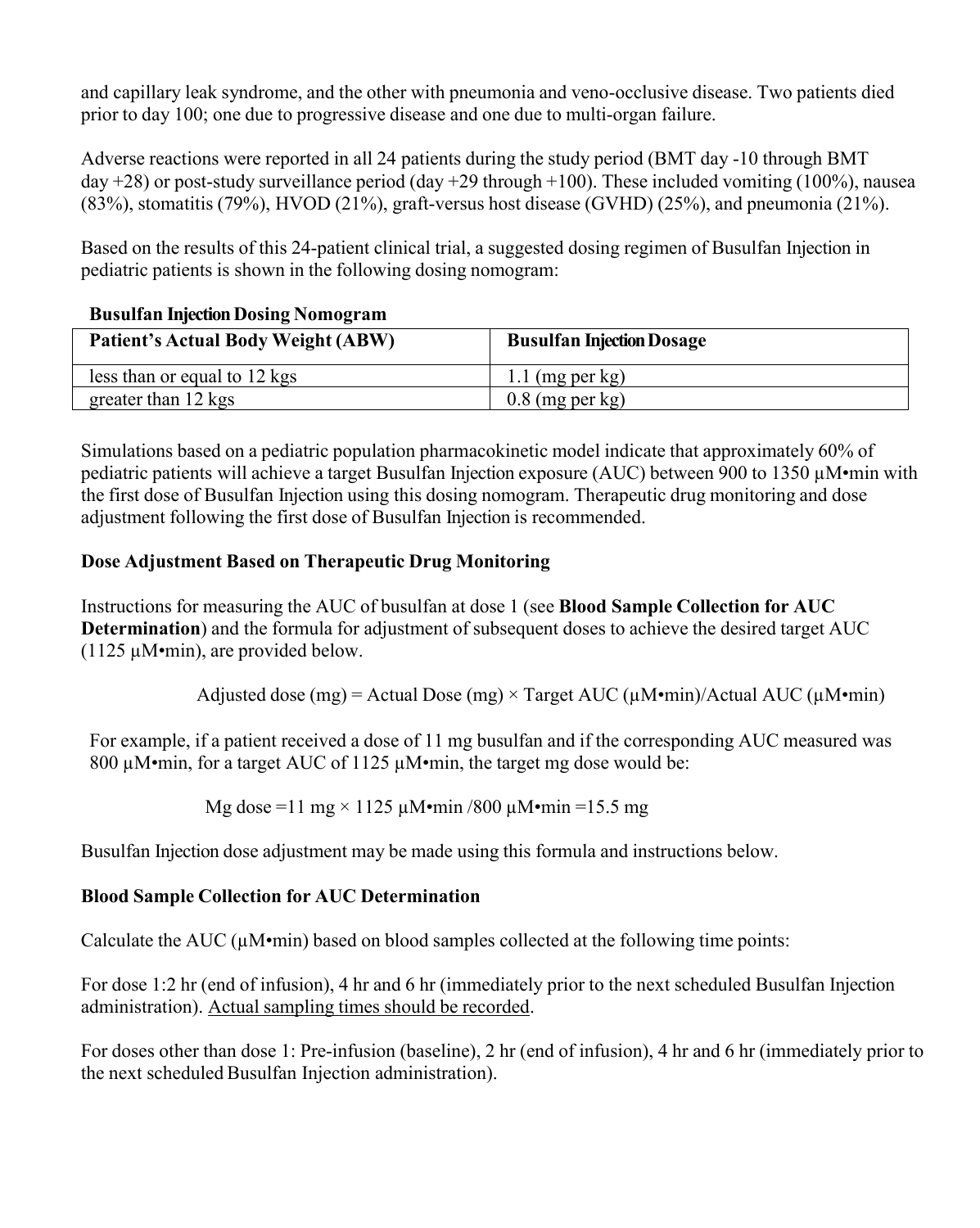# AUC calculations based on fewer than the three specified samples may result in inaccurate AUC determinations.

For each scheduled blood sample, collect one to three mL of blood into heparinized (Na or Li heparin) Vacutainer® tubes. The blood samples should be placed on wet ice immediately after collection and should be centrifuged (at 4°C) within one hour. The plasma, harvested into appropriate cryovial storage tubes, is to be frozen immediately at -20°C. All plasma samples are to be sent in a frozen state (i.e., on dry ice) to the assay laboratory for the determination of plasma busulfan concentrations.

# **Calculation of AUC**

Busulfan Injection AUC calculations may be made using the following instructions and appropriate standard pharmacokinetic formula:

Dose 1 AUC<sub>infinity</sub> Calculation:  $AUC_{infinity} = AUC_{0.6hr} + AUC_{extrapolated}$ , where  $AUC_{0.6hr}$  is to be estimated using the linear trapezoidal rule and AUC extrapolated can be computed by taking the ratio of the busulfan concentration at Hour 6 and the terminal elimination rate constant,  $\lambda_z$ . The  $\lambda_z$  must be calculated from the terminal elimination phase of the busulfan concentration vs. time curve. A "0" pre-dose busulfan concentration should be assumed, and used in the calculation of AUC.

If the AUC is assessed subsequent to Dose 1, steady-state  $\rm AUC_{ss}$   $\rm (AUC_{0-6hr})$  is to be estimated from the trough, 2 hr, 4 hr and 6 hr concentrations using the linear trapezoidal rule.

# **Instructions for Drug Administration and Blood Sample Collection for Therapeutic Drug Monitoring**

Use an administration set with minimal residual hold up (priming) volume (1 to 3 mL) for drug infusion to ensure accurate delivery of the entire prescribed dose and to ensure accurate collection of blood samples for therapeutic drug monitoring and dose adjustment.

Prime the administration set tubing with drug solution to allow accurate documentation of the start time of busulfan infusion. Collect the blood sample from a peripheral IV line to avoid contamination with infusing drug. If the blood sample is taken directly from the existing central venous catheter (CVC), **DO NOT COLLECT THE BLOOD SAMPLE WHILE THE DRUG IS INFUSING** to ensure that the end of infusion sample is not contaminated with any residual drug. At the end of infusion (2 hr), disconnect the administration tubing and flush the CVC line with 5 mL of normal saline prior to the collection of the end of infusion sample from the CVC port. Collect the blood samples from a different port than that used for the Busulfan Injection infusion. When recording the Busulfan Injection infusion stop time, do not include the time required to flush the indwelling catheter line. Discard the administration tubing at the end of the two-hour infusion *[see Dosage and Administration (2.3)].*

# **8.5 Geriatric Use**

Clinical studies of Busulfan Injection did not include sufficient numbers of subjects aged 65 and over to determine whether they respond differently from younger subjects.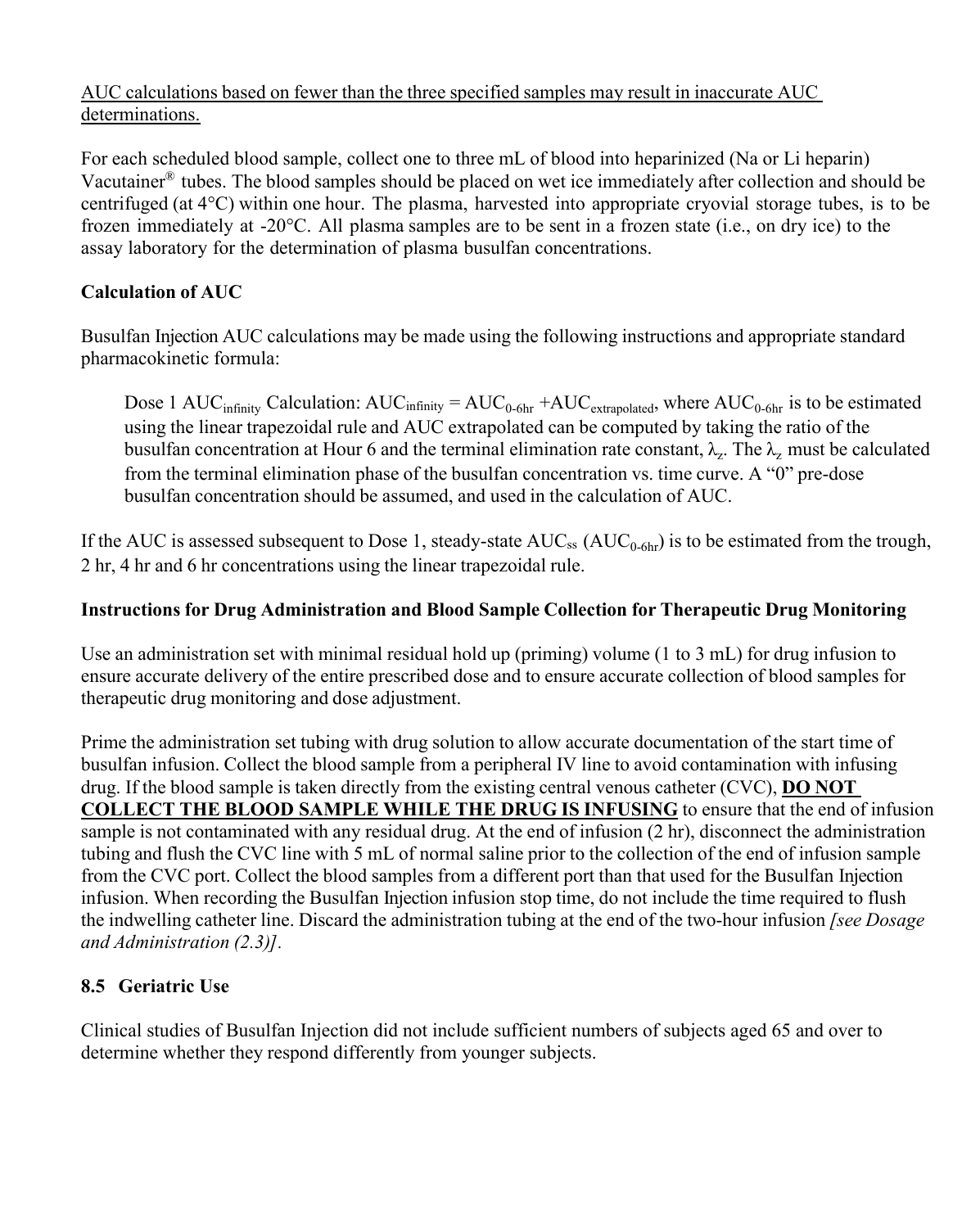### **10 OVERDOSAGE**

There is no known antidote to Busulfan Injection other than hematopoietic progenitor cell transplantation. In the absence of hematopoietic progenitor cell transplantation, the recommended dosage for Busulfan Injection would constitute an overdose of busulfan. The principal toxic effect is profound bone marrow hypoplasia/aplasia and pancytopenia, but the central nervous system, liver, lungs, and gastrointestinal tract may be affected. Monitor hematologic status closely and institute vigorous supportive measures as medically indicated. Survival after a single 140 mg dose of Myleran® Tablets in an 18 kg, 4-year old child has been reported. Inadvertent administration of a greater than normal dose of oral busulfan (2.1 mg per kg; total dose of 23.3 mg per kg) occurred in a 2-year old child prior to a scheduled bone marrow transplant without sequelae. An acute dose of 2.4 g was fatal in a 10-year old boy. There is one report that busulfan is dialyzable, thus dialysis should be considered in the case of overdose.

# **11 DESCRIPTION**

Busulfan is a bifunctional alkylating agent known chemically as 1,4-butanediol, dimethanesulfonate. The molecular formula of busulfan is  $\mathrm{CH_{3}SO_{2}OCH_{2})_{4}OSO_{2}CH_{3}}$  with a molecular weight of 246 g/mole. Busulfan has the following chemical structure:

$$
\begin{array}{c}\n0 \\
CH_3 - \frac{1}{8} \\
O - CH_2 - CH_2 - CH_2 - CH_2 - O + \frac{1}{8} \cdot CH_3 \\
O\n\end{array}
$$

Busulfan Injection is supplied as a clear, colorless, sterile, solution in 10 mL single-dose vials for intravenous administration upon dilution. Each vial contains 60 mg of busulfan in N,N-dimethylacetamide (DMA), 3.3 mL and Polyethylene Glycol 400, NF 6.7 mL. The solubility of busulfan in water is 0.1 g per L and the pH of Busulfan Injection diluted to approximately 0.5 mg per mL busulfan in 0.9% Sodium Chloride Injection, USP or 5% Dextrose Injection, USP as recommended for infusion reflects the pH of the diluent used and ranges from 3.4 to 3.9.

# **12 CLINICAL PHARMACOLOGY**

# **12.1 Mechanism of Action**

Busulfan is a bifunctional alkylating agent in which two labile methanesulfonate groups are attached to opposite ends of a four-carbon alkyl chain. In aqueous media, busulfan hydrolyzes to release the methanesulfonate groups. This produces reactive carbonium ions that can alkylate DNA. DNA damage is thought to be responsible for much of the cytotoxicity of busulfan.

# **12.3 Pharmacokinetics**

The pharmacokinetics of Busulfan Injection were studied in 59 patients participating in a prospective trial of a Busulfan Injection-cyclophosphamide preparatory regimen prior to allogeneic hematopoietic progenitor stem cell transplantation. Patients received 0.8 mg/kg Busulfan Injection every six hours, for a total of 16 doses over four days. Fifty-five of fifty-nine patients (93%) administered Busulfan Injection maintained AUC values below the target value (less than 1500 μM•min).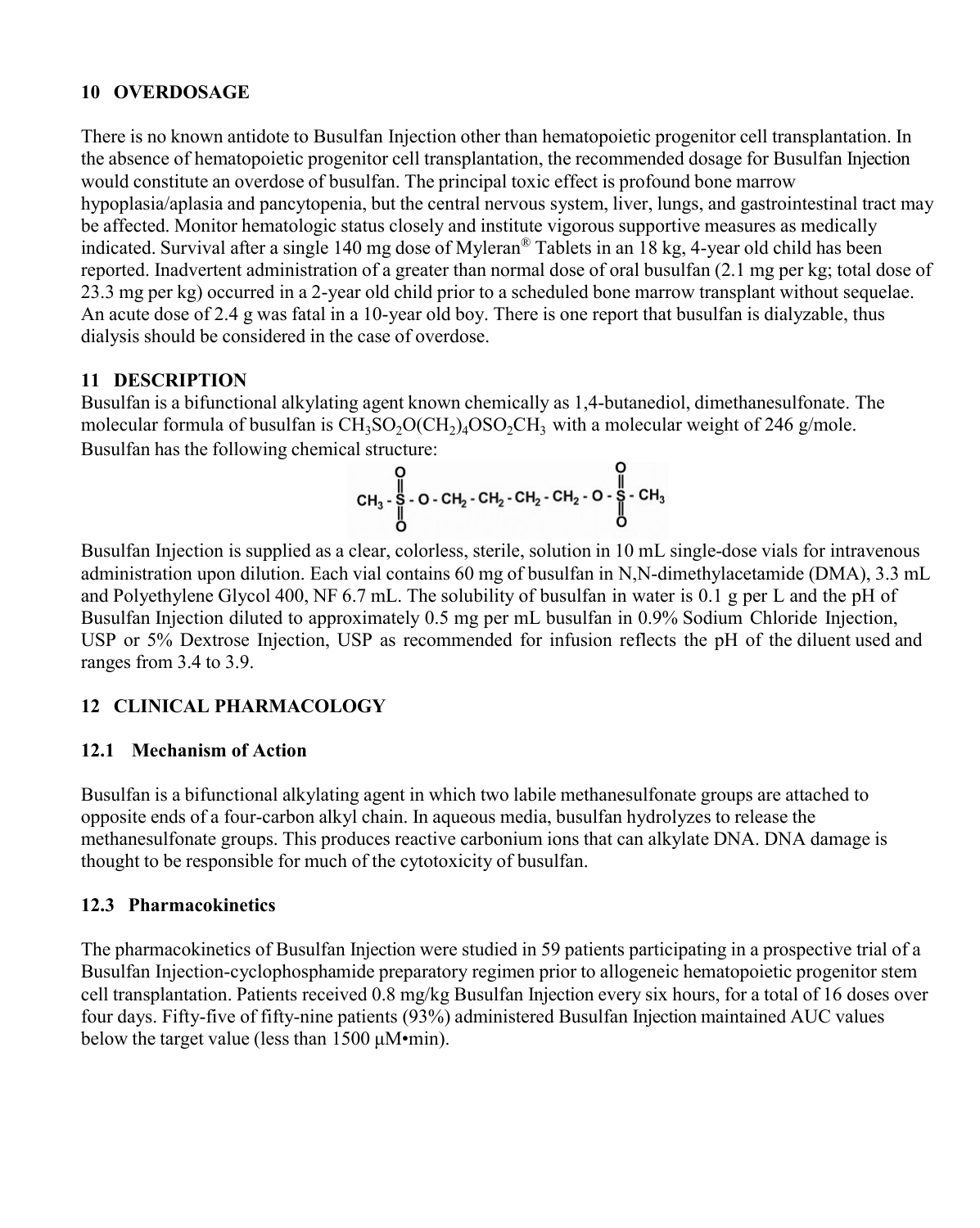### **Table 3: Steady State Pharmacokinetic Parameters Following Busulfan Injection Infusion (0.8 mg per kg; N=59)**

|                                                          | Mean | (0/0) | Range        |
|----------------------------------------------------------|------|-------|--------------|
| $($ ng per mL $)$<br>$\mathsf{L}$ max $\mathsf{L}$       | ∣າາາ |       | 496 to 1684  |
| $AUC$ ( $\mu$ M $\cdot$ min)                             | 167  | 20    | 556 to 1673  |
| CL (mL per min per $kg$ ) <sup><math>\prime</math></sup> | າ ເາ | ∠~    | 1.49 to 4.31 |

1. Clearance normalized to actual body weight for all patients.

Busulfan Injection pharmacokinetics showed consistency between dose 9 and dose 13 as demonstrated by reproducibility of steady state  $C_{\text{max}}$  and a low coefficient of variation for this parameter.

*Distribution:* Busulfan achieves concentrations in the cerebrospinal fluid approximately equal to those in plasma. Busulfan primarily binds to albumin (Mean  $\pm$  standard deviation=32.4  $\pm$  2.2%).

*Metabolism:* Busulfan is predominantly metabolized by conjugation with glutathione, both spontaneously and by glutathione S-transferase (GST) catalysis. This conjugate undergoes extensive oxidative metabolism in the liver.

*Excretion:* Following administration of <sup>14</sup>C-labeled busulfan to humans, approximately 30% of the radioactivity was excreted into the urine over 48 hours; negligible amounts were recovered in feces.

# *Specific Populations*

*Pediatric Patients:* In a pharmacokinetic study of Busulfan Injection in 24 pediatric patients, the population pharmacokinetic (PPK) estimates of Busulfan Injection for clearance (CL) and volume of distribution (V) were determined. For actual body weight, PPK estimates of CL and V were 4.04 L/hr per 20 kg (3.37 mL per min per kg; interpatient variability 23%); and 12.8 L per 20 kg (0.64 L per kg; interpatient variability 11%).

# **13 NONCLINICAL TOXICOLOGY**

# **13.1 Carcinogenesis, Mutagenesis, Impairment of Fertility**

Busulfan is a mutagen and a clastogen. In *in vitro* tests it caused mutations in *Salmonella typhimurium* and *Drosophila melanogaster*. Chromosomal aberrations induced by busulfan have been reported *in vivo* (rats, mice, hamsters, and humans) and *in vitro* (rodent and human cells). The intravenous administration of busulfan (48 mg/kg given as biweekly doses of 12 mg/kg, or 30% of the total Busulfan Injection dose on a mg/m<sup>2</sup> basis) has been shown to increase the incidence of thymic and ovarian tumors in mice.

Busulfan depleted oocytes of female rats and induced sterility in male rats and hamsters. The solvent DMA may also impair fertility. A DMA daily dose of 0.45 g/kg/day given to rats for nine days (equivalent to 44% of the daily dose of DMA contained in the recommended dose of Busulfan Injection on a mg/m<sup>2</sup> basis) significantly decreased spermatogenesis in rats. A single subcutaneous dose of 2.2 g/kg (27% of the total DMA dose contained in Busulfan Injection on a mg/m<sup>2</sup> basis) four days after insemination terminated pregnancy in 100% of tested hamsters *[see Use in Specific Populations (8.3)].*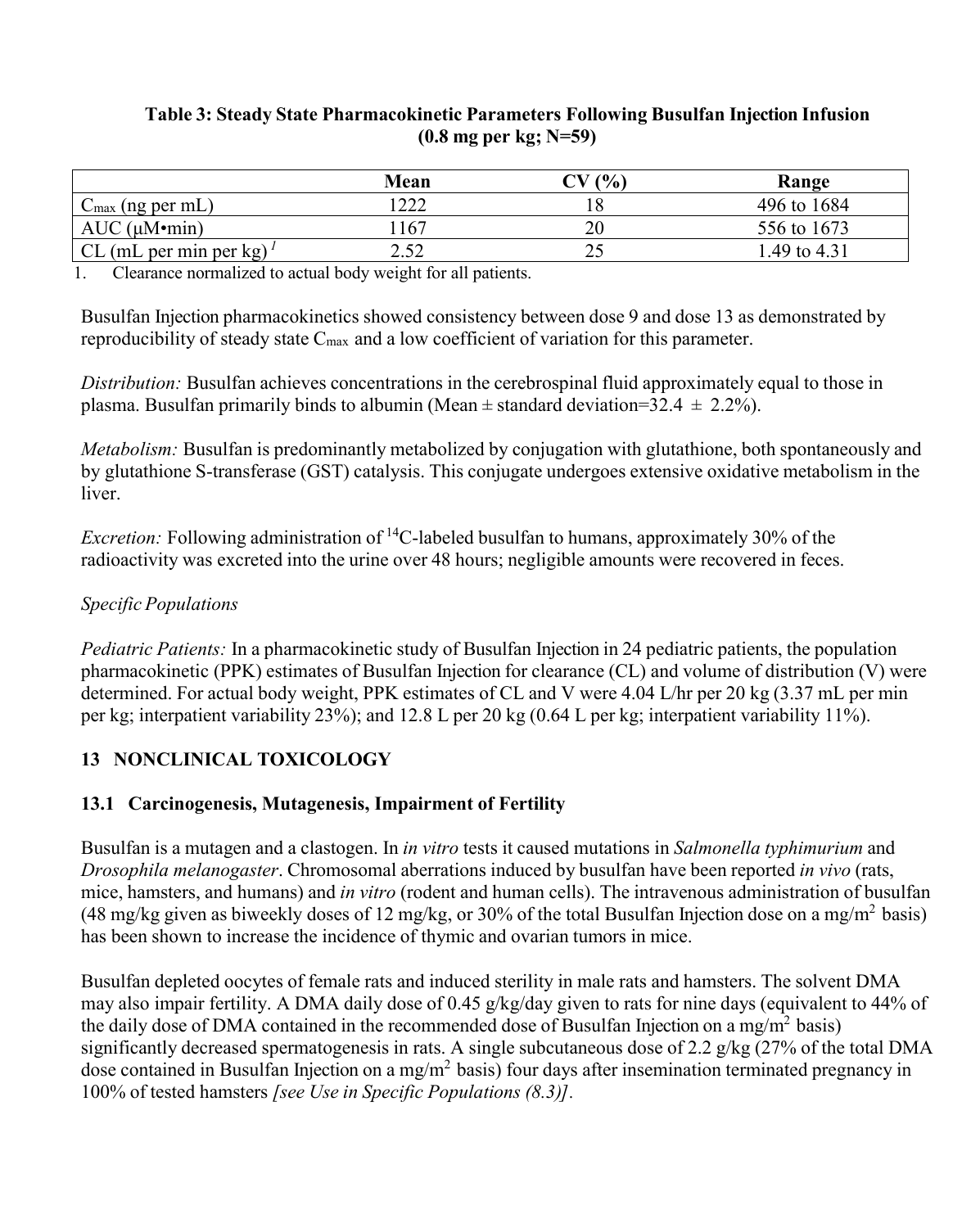# **14 CLINICAL STUDIES**

Documentation of the safety and efficacy of busulfan as a component of a conditioning regimen prior to allogeneic hematopoietic progenitor cell reconstitution is derived from two sources:

i) analysis of a prospective clinical trial of Busulfan Injection that involved 61 patients diagnosed with various hematologic malignancies, and

ii) the published reports of randomized, controlled trials that employed high-dose oral busulfan as a component of a conditioning regimen for transplantation, which were identified in a literature review of five established commercial databases.

**Prospective Clinical Trial of Busulfan Injection:** The prospective trial was a single-arm, open-label study in 61 patients who received Busulfan Injection as part of a conditioning regimen for allogeneic hematopoietic stem cell transplantation. The study included patients with acute leukemia past first remission (first or subsequent relapse), with high-risk first remission, or with induction failure; chronic myelogenous leukemia (CML) in chronic phase, accelerated phase, or blast crisis; primary refractory or resistant relapsed Hodgkin's disease or non-Hodgkin's lymphoma; and myelodysplastic syndrome. Forty-eight percent of patients (29/61) were heavily pretreated, defined as having at least one of the following: prior radiation, greater than or equal to 3 prior chemotherapeutic regimens, or prior hematopoietic stem cell transplant. Seventy-five percent of patients (46/61) were transplanted with active disease.

Patients received 16 Busulfan Injection doses of 0.8 mg per kg every 6 hours as a two-hour infusion for 4 days, followed by cyclophosphamide 60 mg per kg once per day for two days (BuCy2 regimen). All patients received 100% of their scheduled Busulfan Injection regimen. No dose adjustments were made. After one rest day, allogeneic hematopoietic progenitor cells were infused. The efficacy parameters in this study were myeloablation (defined as one or more of the following: absolute neutrophil count [ANC] less than  $0.5 \times 10^9$ /L, absolute lymphocyte count [ALC] less than  $0.1 \times 10^9$ /L, thrombocytopenia defined as a platelet count less than 20,000/mm<sup>3</sup> or a platelet transfusion requirement) and engraftment (ANC greater than or equal to  $0.5 \times 10^9$ /L).

All patients (61/61) experienced myeloablation. The median time to neutropenia was 4 days. All evaluable patients (60/60) engrafted at a median of 13 days post-transplant (range 9 to 29 days); one patient was considered non-evaluable because he died of a fungal pneumonia 20 days after BMT and before engraftment occurred. All but 13 of the patients were treated with prophylactic G-CSF. Evidence of donor cell engraftment and chimerism was documented in all patients who had a chromosomal sex marker or leukemic marker (43/43), and no patient with chimeric evidence of allogeneic engraftment suffered a later loss of the allogeneic graft. There were no reports of graft failure in the overall study population. The median number of platelet transfusions per patient was 6, and the median number of red blood cell transfusions per patient was 4.

Twenty-three patients (38%) relapsed at a median of 183 days post-transplant (range 36 to 406 days). Sixty-two percent of patients (38/61) were free from disease with a median follow-up of 269 days post-transplant (range 20 to 583 days). Forty-three patients (70%) were alive with a median follow up of 288 days post-transplant (range 51 to 583 days). There were two deaths before BMT Day +28 and six additional patients died by BMT Day +100. Ten patients (16%) died after BMT Day +100, at a median of 199 days post-transplant (range 113 to 275 days).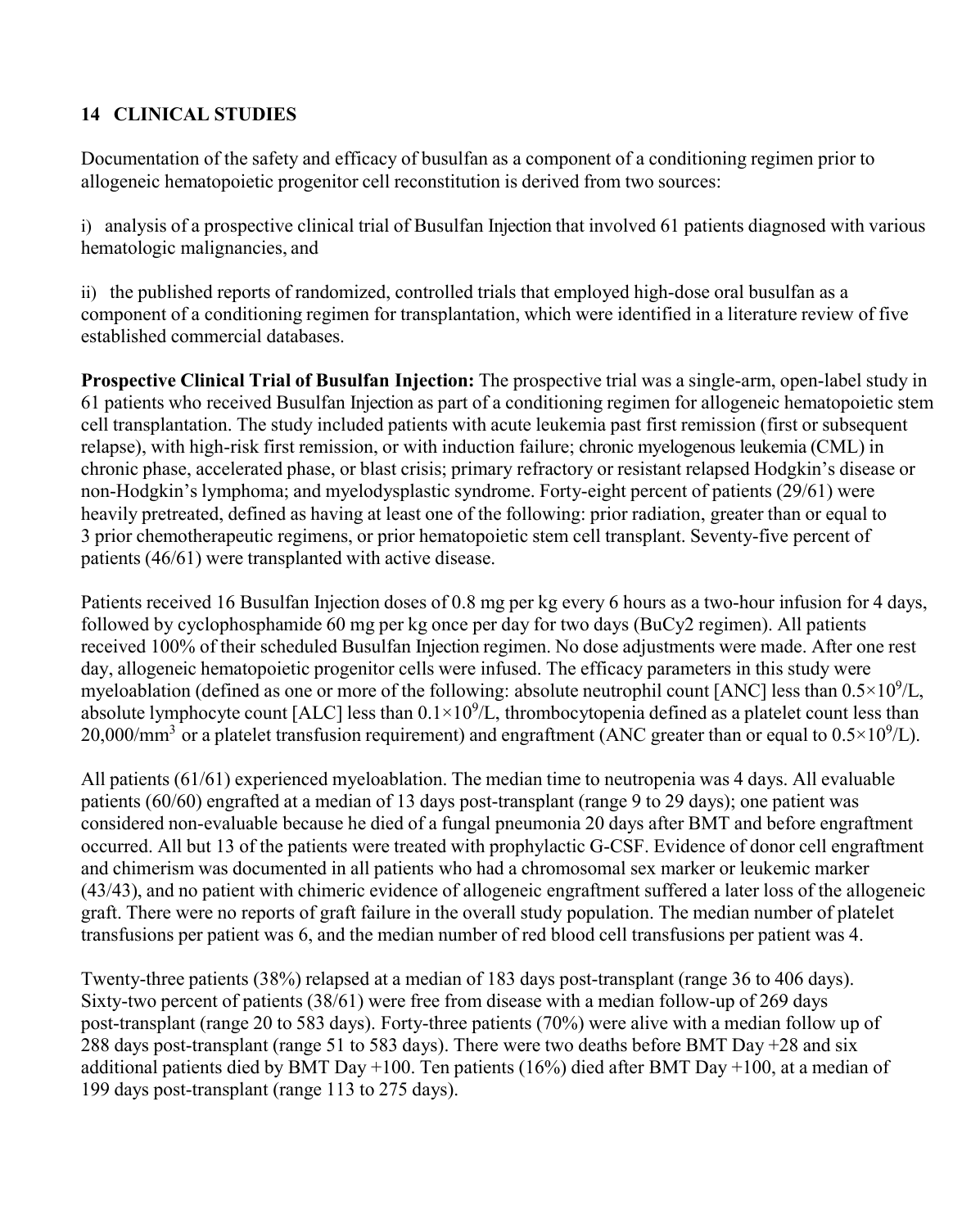**Oral Busulfan Literature Review:** Four publications of randomized, controlled trials that evaluated a high-dose oral busulfan-containing conditioning regimen (busulfan 4 mg/kg/d ×4 days + cyclophosphamide 60 mg/kg/d  $\times$ 2 days) for allogeneic transplantation in the setting of CML were identified. Two of the studies (Clift and Devergie) had populations confined to CML in chronic phase that were randomized between conditioning with busulfan/cyclophosphamide (BU/CY) and cyclophosphamide/total body irradiation (CY/TBI). A total of 138 patients were treated with BU/CY in these studies. The populations of the two remaining studies (Ringden and Blume) included patients with CML, acute lymphoblastic leukemia (ALL), and acute myelogenous leukemia (AML). In the Nordic BMT Group study published by Ringden, et al., 57 patients had CML, and of those, 30 were treated with BU/CY. Patients with CML in chronic phase, accelerated phase, and blast crisis were eligible for this study. The participants with CML (34/122 patients) in a SWOG study published by Blume, et al., had disease beyond first chronic phase. Twenty of those CML patients were treated with BU/CY, and the TBI comparator arm utilized etoposide instead of cyclophosphamide.

Table 4 summarizes the efficacy analyses reported from these 4 studies.

| <b>Clift, 1994</b>        |              |                            |        |                                     |        |                        |             |
|---------------------------|--------------|----------------------------|--------|-------------------------------------|--------|------------------------|-------------|
|                           |              |                            |        |                                     |        |                        |             |
| <b>CML Chronic Phase;</b> |              |                            |        |                                     |        |                        |             |
| 3 year Overall            |              | 3 year DFS                 |        | Relapse                             |        | Time to Engraftment    |             |
| Survival                  |              | $(p=0.43)$                 |        |                                     |        | (ANC greater than or   |             |
|                           |              |                            |        |                                     |        | equal to 500)          |             |
| <b>BU/CY</b>              | CY/TBI       | <b>BU/CY</b>               | CY/TBI | <b>BU/CY</b>                        | CY/TBI | <b>BU/CY</b>           | CY/TBI      |
| 80%                       | 80%          | 71%                        | 68%    | 13%                                 | 13%    | $22.6$ days            | $22.3$ days |
| Devergie, 1995            |              |                            |        |                                     |        |                        |             |
|                           |              |                            |        |                                     |        |                        |             |
| <b>CML Chronic Phase;</b> |              |                            |        |                                     |        |                        |             |
| 5 year Overall Survival   |              | 5 year DFS ( $p=0.75$ )    |        | Relapse (Relative Risk              |        | Time to Engraftment    |             |
|                           |              |                            |        | analysis                            |        | (ANC greater than or   |             |
|                           |              |                            |        |                                     |        | equal to 500)          |             |
| $(p=0.5)$                 |              |                            |        | BU/CY:CY/TBI)                       |        |                        |             |
|                           |              |                            |        | $(p=0.04)$                          |        |                        |             |
| <b>BU/CY</b>              | CY/TBI       | <b>BU/CY</b>               | CY/TBI | <b>BU/CY</b>                        | CY/TBI | <b>BU/CY</b>           | CY/TBI      |
| 60.6%                     | 65.8%        | 59.1%                      | 51.0%  | 4.10                                |        | None                   | None        |
| ±11.7%                    | $\pm 12.5\%$ | $\pm 11.8\%$<br>$\pm 14\%$ |        | $(95\%CI = 1.00 \text{ to } 20.28)$ |        | Given                  | Given       |
| Ringden, 1994             |              |                            |        |                                     |        |                        |             |
|                           |              |                            |        |                                     |        |                        |             |
| CML, AML, ALL;            |              |                            |        |                                     |        |                        |             |
| 3 year Overall            |              | 3 year Relapse Free        |        | Relapse                             |        | Time to Engraftment    |             |
| Survival<br>Survival      |              |                            |        | $(p=0.9)$                           |        | (ANC greater than 500) |             |
| (p<0.03)                  |              | $(p=0.065)$                |        |                                     |        |                        |             |

# **Table 4: Summary of efficacy analyses from the randomized, controlled trials utilizing a high dose oral busulfan-containing conditioning regimen identified in a literature review.**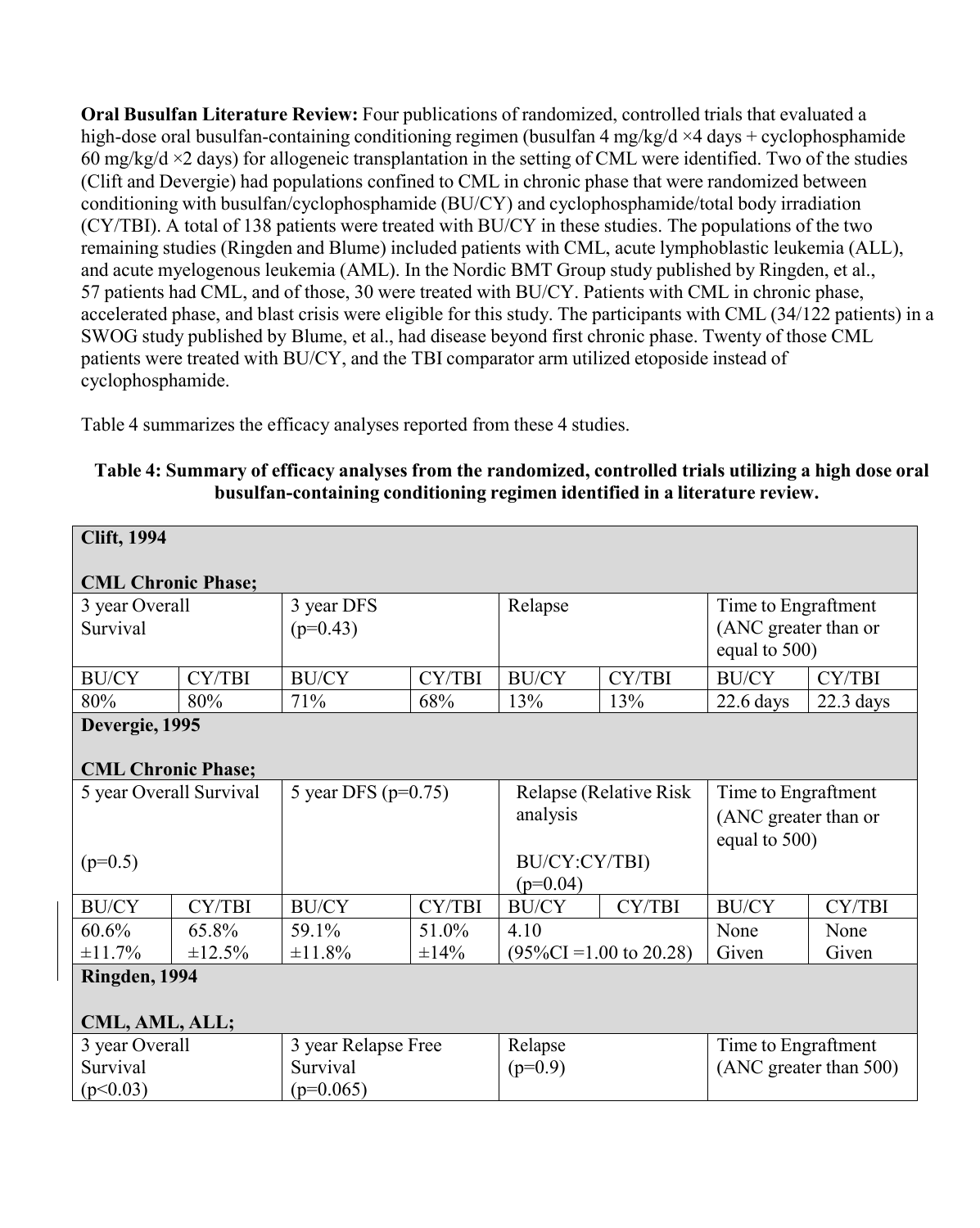| <b>BU/CY</b> | CY/TBI | <b>BU/CY</b> | $\cap$ v<br>$em$ . | <b>BU/CY</b> | MTD | <b>BU/CY</b> | CY/TBI     |
|--------------|--------|--------------|--------------------|--------------|-----|--------------|------------|
| 62%          | 76%    | 56%          | $7\%$              | 22%          | 26% | 20 days      | 20<br>davs |

**Blume, 1993***<sup>1</sup>*

#### **CML, AML, ALL; Relative Risk Analysis BU/CY: Etoposide/TBI**

| <b>DFS</b><br>RR of Mortality |         | RR of Relapse |                          | Time to Engraftment                         |         |              |         |
|-------------------------------|---------|---------------|--------------------------|---------------------------------------------|---------|--------------|---------|
|                               |         |               | (Relative Risk analysis) |                                             |         |              |         |
|                               |         |               |                          | BU/CY:Eto/TBI)                              |         |              |         |
| <b>BU/CY</b>                  | Eto/TBI | <b>BU/CY</b>  | Eto/TBI                  | <b>BU/CY</b>                                | Eto/TBI | <b>BU/CY</b> | Eto/TBI |
| 0.97                          |         | Not Given     |                          | 1.02                                        |         | Not Given    |         |
|                               |         |               |                          |                                             |         |              |         |
| $(95\%$ CI=0.64 to 1.48)      |         |               |                          | $(95\% \text{ CI} = 0.56 \text{ to } 1.86)$ |         |              |         |

1. Eto = etoposide. TBI was combined with etoposide in the comparator arm of this study.

 $BU = Busulfan$ CY = Cyclophosphamide TBI = Total Body Irradiation DFS = Disease Free Survival ANC = Absolute Neutrophil Count

#### **15 REFERENCES**

1.OSHA Hazardous Drugs. OSHA. [Accessed on June 18, 2014 from <http://www.osha.gov/SLTC/hazardousdrugs/index.html>]

# **16 HOW SUPPLIED/STORAGE AND HANDLING**

#### **16.1 How Supplied**

Busulfan Injection is packaged as a sterile solution in 10 mL single-dose clear glass vials.

Busulfan Injection is available as follows:

| <b>Unit of Sale</b>                   | <b>Concentration</b>                    |
|---------------------------------------|-----------------------------------------|
| NDC 0409-1112-01                      | $60 \text{ mg}/10 \text{ mL}$ (6 mg/mL) |
| Carton containing 8 Single-dose vials |                                         |

#### **16.2 Storage and Handling**

Unopened vials of Busulfan Injection must be stored under refrigerated conditions between 2°C to 8°C (36°F to 46°F). Discard unused portion.

Busulfan Injection diluted in 0.9% Sodium Chloride Injection, USP or 5% Dextrose Injection, USP is stable at room temperature (25°C) for up to 8 hours but the infusion must be completed within that time.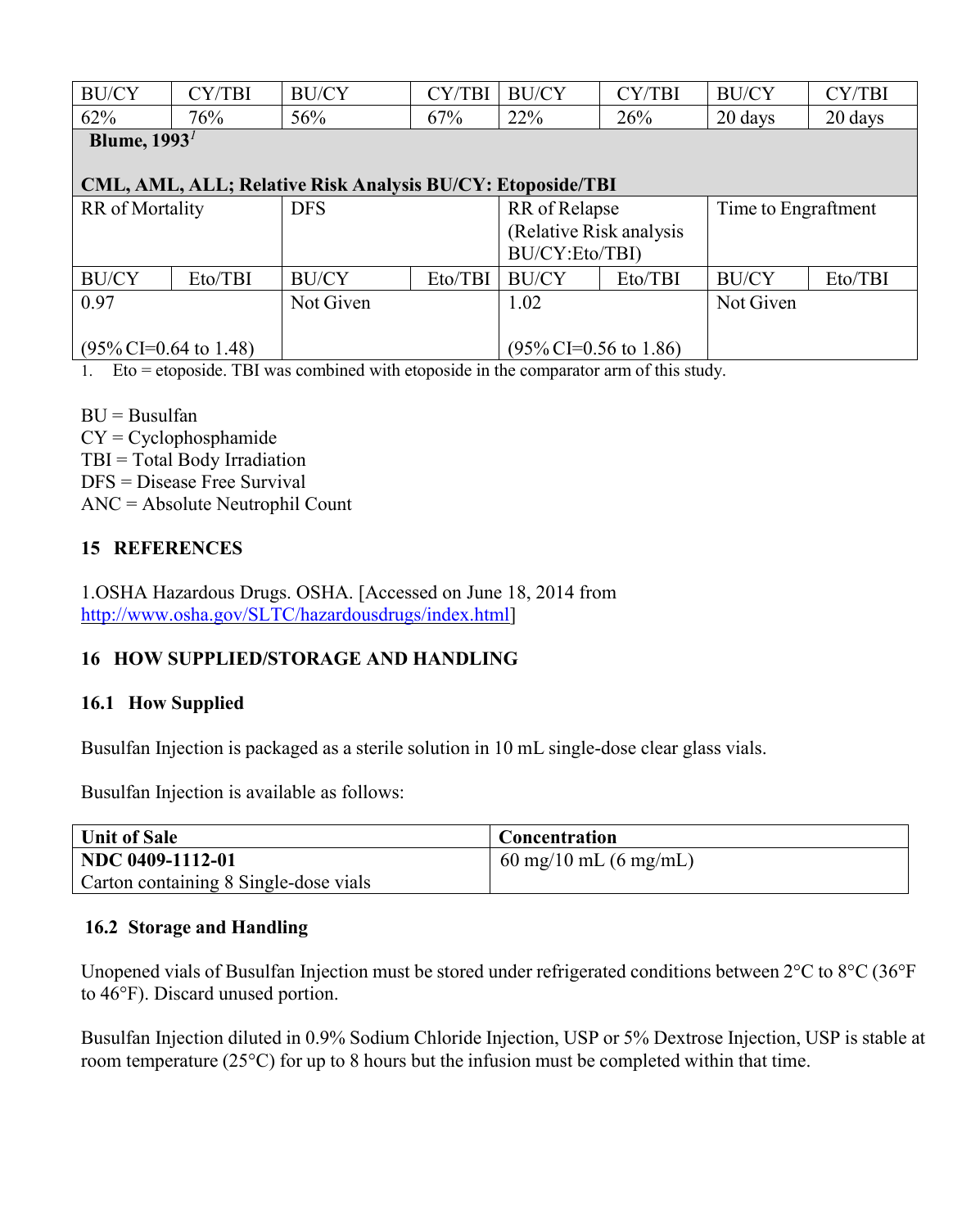Busulfan Injection diluted in 0.9% Sodium Chloride Injection, USP is stable at refrigerated conditions (2°C to 8°C) for up to 12 hours but the infusion must be completed within that time.

Busulfan Injection is a cytotoxic drug. Follow applicable special handling and disposal procedures<sup>1</sup>.

# **17 PATIENT COUNSELING INFORMATION**

# **Myelosuppression**

Advise patients of the possibility of developing low blood cell counts and the need for hematopoietic progenitor cell infusion. Instruct patients to immediately report to their healthcare provider if fever develops *[see Warnings and Precautions(5.1)].*

# **Seizures**

Advise patients of the possibility of seizures and that they will be given medication to prevent them. Patients should be asked to report a history of seizure or head trauma *[see Warnings and Precautions(5.2)].*

# **Hepatic Veno-Occlusive Disease (HVOD)**

Advise patients of the risks associated with the use of Busulfan Injection as well as the plan for regular blood monitoring during therapy. Specifically inform patients of the following: The risk of veno-occlusive liver disease *[see Warnings and Precautions(5.3)].*

# **Embryo-fetal Toxicity**

Advise females of reproductive potential of the potential risk to a fetus and to inform their healthcare provider with a known or suspected pregnancy *[see Warnings and Precautions (5.4) and Use in Specific Populations (8.1)]*.

# **Females of Reproductive Potential**

Advise females of reproductive potential to use effective contraception during treatment with Busulfan Injection and for 6 months following cessation of therapy *[see Use in Specific Populations (8.3)]*.

# **Males of Reproductive Potential**

Advise males with female sexual partners of reproductive potential to use effective contraception during treatment with Busulfan Injection and for 3 months following cessation of therapy *[see Use in Specific Populations (8.3)]*.

# **Lactation**

Advise females to discontinue breastfeeding during treatment with Busulfan Injection *[see Use in Specific Populations (8.2)].*

# **Infertility**

Advise females and males of reproductive potential that Busulfan Injection may cause temporary or permanent infertility *[see Use in Specific Populations (8.3)].*

# **Cardiac Tamponade**

Advise patients of the risk of cardiac tamponade. Instruct patients to report to their healthcare provider symptoms of abdominal pain and vomiting *[see Warnings and Precautions(5.5)].*